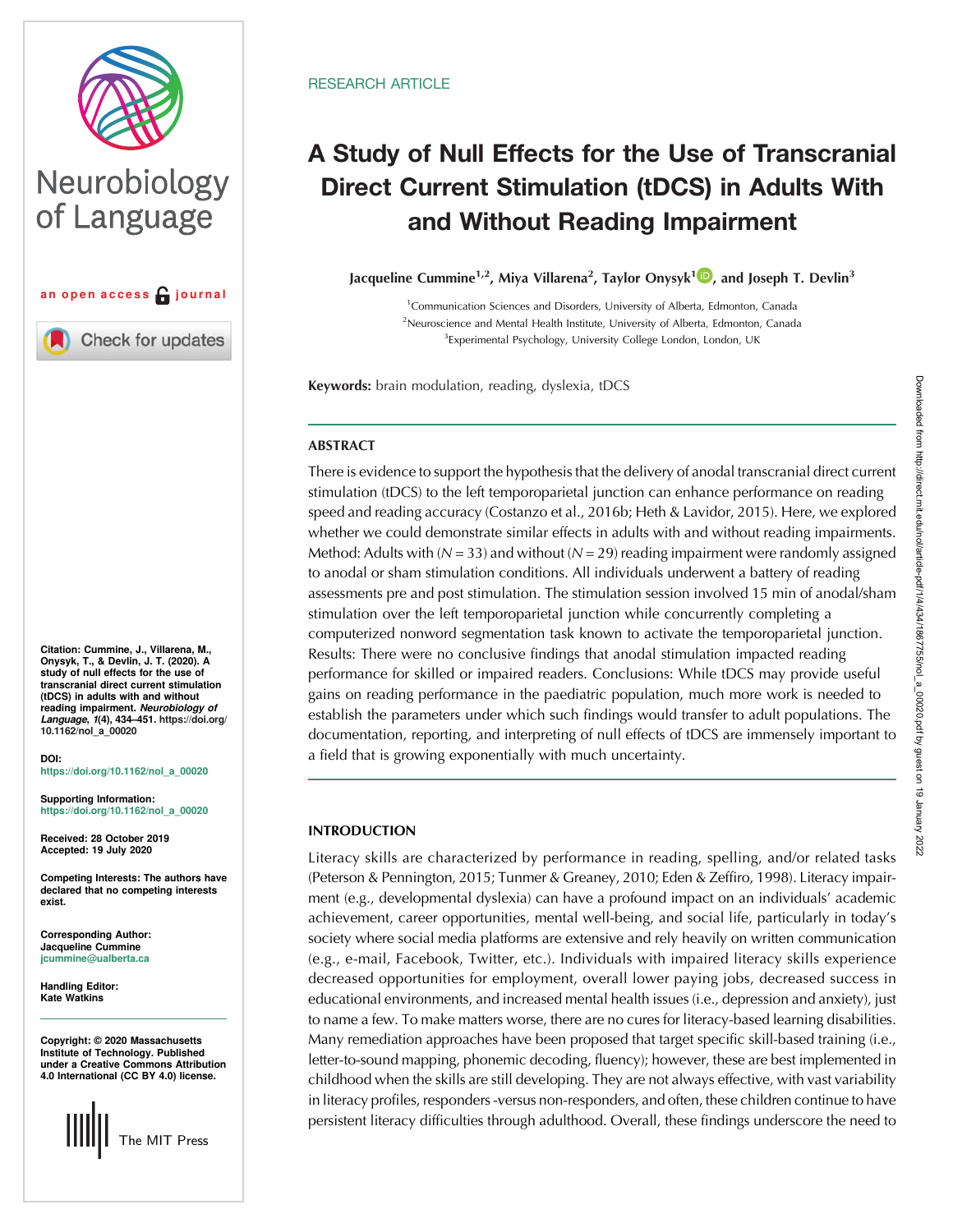explore novel approaches, such as neuromodulation, to remediating reading difficulties in adulthood.

#### Neuromodulation

Transcranial direct current stimulation (tDCS) is a noninvasive neurostimulation technique that involves direct current delivery to the level of the scalp (Filmer, Dux, & Mattingley, 2014; Monti et al., 2013; Stagg & Nitsche, 2011). Negative cathodal stimulation hyperpolarizes neurons whereas positive anodal stimulation depolarizes neurons (Thair, Holloway, Newport, & Smith, 2017). Placement of the positive and negative electrodes into various montages is purposeful to upregulate and/or downregulate activity in specific brain regions. The recommended current delivery range is between 1–2 mA, with no adverse or harmful effects being documented except for mild itching or tingling sensations (Brunoni et al., 2012; Nitsche et al., 2004). Direct current delivery (which varies in current strength, measured in milli-amperes, mA) can be described in terms of charge density (C/cm<sup>2</sup>) and duration of current application, both of which elicit changes during and after stimulation (Stagg & Nitsche, 2011). The changes during stimulation are a result of subthreshold alterations in neuron resting membrane potential; a dose of anodal stimulation elevates the resting membrane potential, causing neurons to be more easily excited, whereas cathodal stimulation brings the neurons to a more negative resting potential, increasing the difficulty for excitation (Filmer et al., 2014; Nitsche & Paulus, 2001; Thair et al., 2017). The evidence for this comes from combined tDCS plus transcranial magnetic stimulation studies that measure induced motor evoked potentials (Nitsche & Paulus, 2001) and pharmacological experiments. For example, Nitsche et al. (2003) showed that blocking calcium and sodium ion channels with flunarizine and carbamezipine was able to attenuate the effects of anodal stimulation, highlighting the importance of ion channels in the elevation of the resting membrane potential and subsequent anodal effects.

#### Neuromodulation and Reading

Within the paediatric literature, a handful of researchers have provided supportive findings for the use of tDCS in the remediation of reading difficulties (Costanzo et al., 2016a, 2016b, 2019; Rahimi et al., 2019; Rios et al., 2018). For example, Costanzo et al. (2016b) tested the effects of single session tDCS (20 min,  $0.04 \text{ mA/cm}^2$  current density) on reading performance with different montages: concurrent anodal left temporoparietal junction stimulation with right homologue cathodal stimulation, as well as the reverse (cathodal left hemisphere, anodal right). Overall, they found a reduction in reading errors on a 400-word Italian text during left anodal/ right cathodal stimulation, but diminished accuracy when the right anodal/left cathodal condition was administered. Such effects have also been reported for nonword and word accuracy (Rios et al., 2018), and auditory processing speed (Rahimi et al., 2019) with single anodal stimulation conditions over the left temporal region.

While adult reading studies with tDCS are often varied and conflicting (Heth & Lavidor, 2015; Thomson, Doruk, Mascio, Fregni, & Cerruti, 2015; Turkeltaub et al., 2012; Younger, Randazzo Wagner, & Booth, 2016; see also Minarik et al., 2016, for a discussion of how power in tDCS studies translates to mixed findings), the significant effects associated with stimulation warrant further investigation. For example, Turkeltaub et al.'s (2012) study on left lateralization of reading efficiency reported that delivering anodal stimulation (via  $5 \times 5$  cm positive electrode at 1.5 mA, 20-min stimulation) to the left temporoparietal junction and cathodal stimulation to the right homologue was able to improve performance on reading both words and nonwords. In contrast,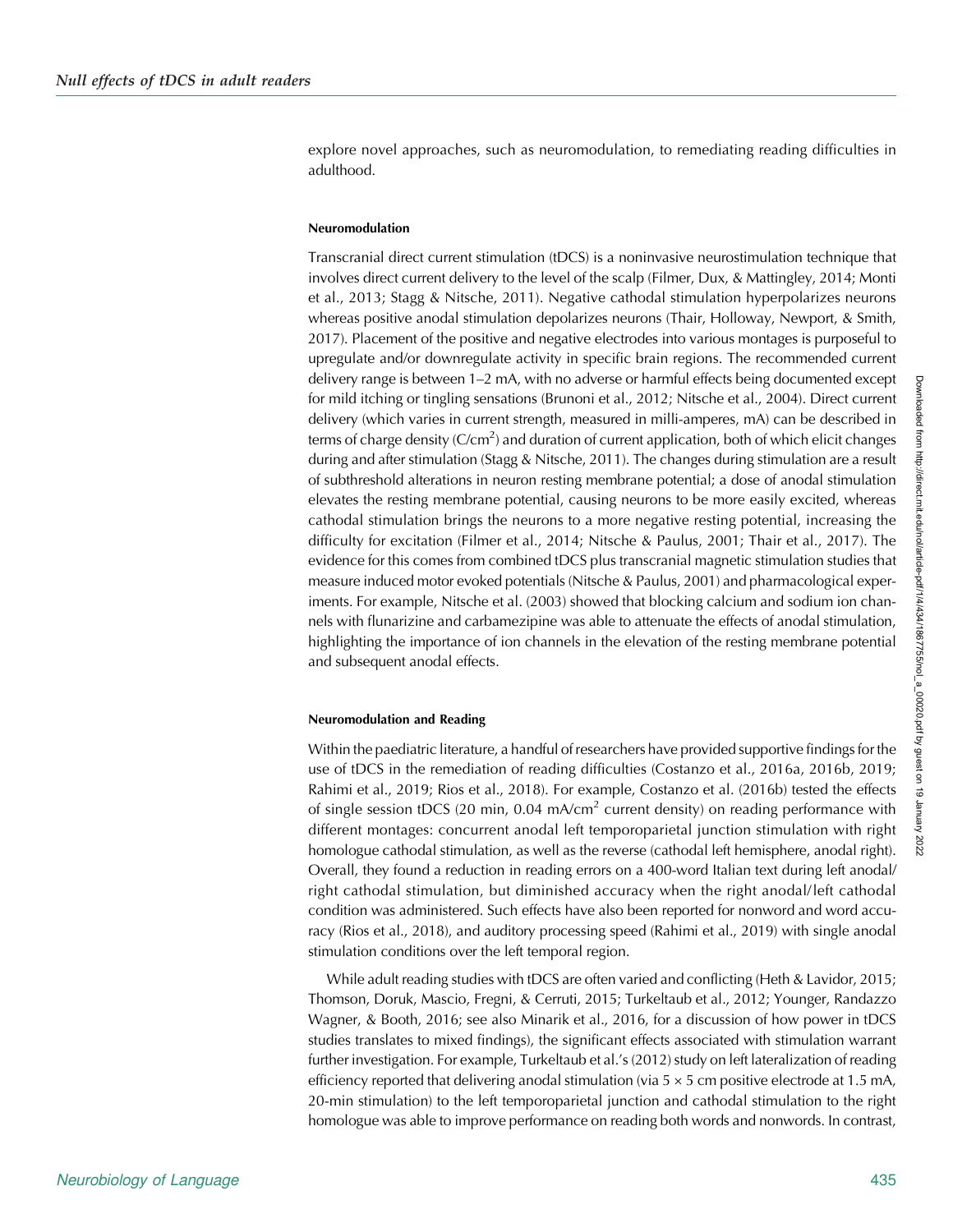it appears that right and not left temporoparietal junction stimulation improves letter-to-sound mapping in adults (Thomson et al., 2015). To further complicate matters, it appears that left hemisphere stimulation can be detrimental to performance in some cases. For instance, Younger et al. (2016) reported anodal stimulation of the left inferior parietal lobule (via 5  $\times$ 5 cm positive electrode at 1.5 mA, 20-min stimulation) enhanced single word reading efficiency but impaired rhyme judgment. As such, additional work is still needed—particularly approaches that take into account the recommendations outlined in Minarik et al. (2016) with respect to power and sample size—to answer the question: Does anodal tDCS over the left temporoparietal junction enhance reading performance in adults?

Given the promising effects of neuromodulation on reading performance in the paediatric population, perhaps the mixed findings in the adult population are due to a reduced capacity for neural plasticity (see Cancer & Antonietti, 2018, for a review of nine papers that explore tDCS effects on reading performance). As noted in several papers (Costanzo et al., 2016a, 2019; see also Younger & Booth, 2018, for an example of neuromodulation plus reading training in adults), one possible way of boosting the effects of neuromodulation is to apply simultaneous stimulation, whereby the stimulation is paired with a task that utilizes the same brain region that is being targeted for stimulation and the subsequent behavioural performance. From neuroimaging, we have evidence that the temporoparietal junction (consisting of the posterior superior temporal gyrus, the inferior supramarginal gyrus, and the angular gyrus) is particularly sensitive to letter-tosound mapping, among other things (Ramus, 2004). For individuals with reading impairments, the temporoparietal junction has been identified as underactivated by fMRI (Eden et al., 2004; Richlan, Kronbichler, & Wimmer, 2009; Shaywitz et al., 2002; Eden & Zeffiro, 1998), positron emission tomography (Rumsey et al., 1992), and MEG (Breier et al., 2003). On a structural level (i.e., diffusion tensor imaging), it has been reported that white matter tracts underlying the left temporoparietal junction have decreased structural integrity compared to typical readers (Klingberg et al., 2000; Deutsch et al., 2005; Hoeft et al., 2011; Rimrodt, Peterson, Denckla, Kaufmann, & Cutting, 2010; Niogi & McCandliss, 2006).

In the paediatric literature, we know that individuals with reading impairments often have deficits in letter-to-sound mapping (Navas, Ferraz, & Borges, 2014; Ramus, 2014; Snowling, 1981) and manipulation of the small sound units that comprise a word (e.g., phonemic awareness, reading of nonwords such as "yeighb"; Kochnower, Richardson, & DiBenedetto, 1983; Rack, Snowling, & Olson, 1992; Snowling, 1981). Previous research has shown that training for certain aspects of reading by segmenting words into small units of sound can improve future reading performance (Alexander & Slinger-Constant, 2004; Eden et al., 2004; Younger & Booth, 2018). The joint effects of neuromodulation plus skill-based reading training was recently explored by Costanzo et al., (2016a, 2019) in children with the following protocol: 3 sessions per week for 6 weeks, at 20 min per session, with anode on left parietotemporal and cathode on right parietotemporal regions, and current density 0.04mA/cm<sup>2</sup>. In this work, the authors showed that sessions of cognitive behavioural training, which included overt reading speed and covert phonics, alongside anodal stimulation were able to improve nonword reading speed and low-frequency word accuracy in Italian children with and without reading impairment. Those administered the sham condition saw no improvement overall, whereas those who received the anodal condition displayed improvements at both 1-month and 6-month timepoints, implicating a lasting beneficial effect of tDCS delivery alongside training. The lasting after-effects of tDCS have been documented (Brunoni et al., 2012; Monte-Silva et al., 2013; Nitsche & Paulus, 2001; Bindman, Lippold, & Redfearn, 1964) and are attributed to mechanisms of synaptic plasticity similar to long-term potentiation (see Bear & Malenka, 1994; Bliss & Lømo, 1973; Liebetanz, Nitsche, Tergau, & Paulus, 2002; Monte-Silva et al., 2013; Nitsche et al., 2003; Stagg & Nitsche,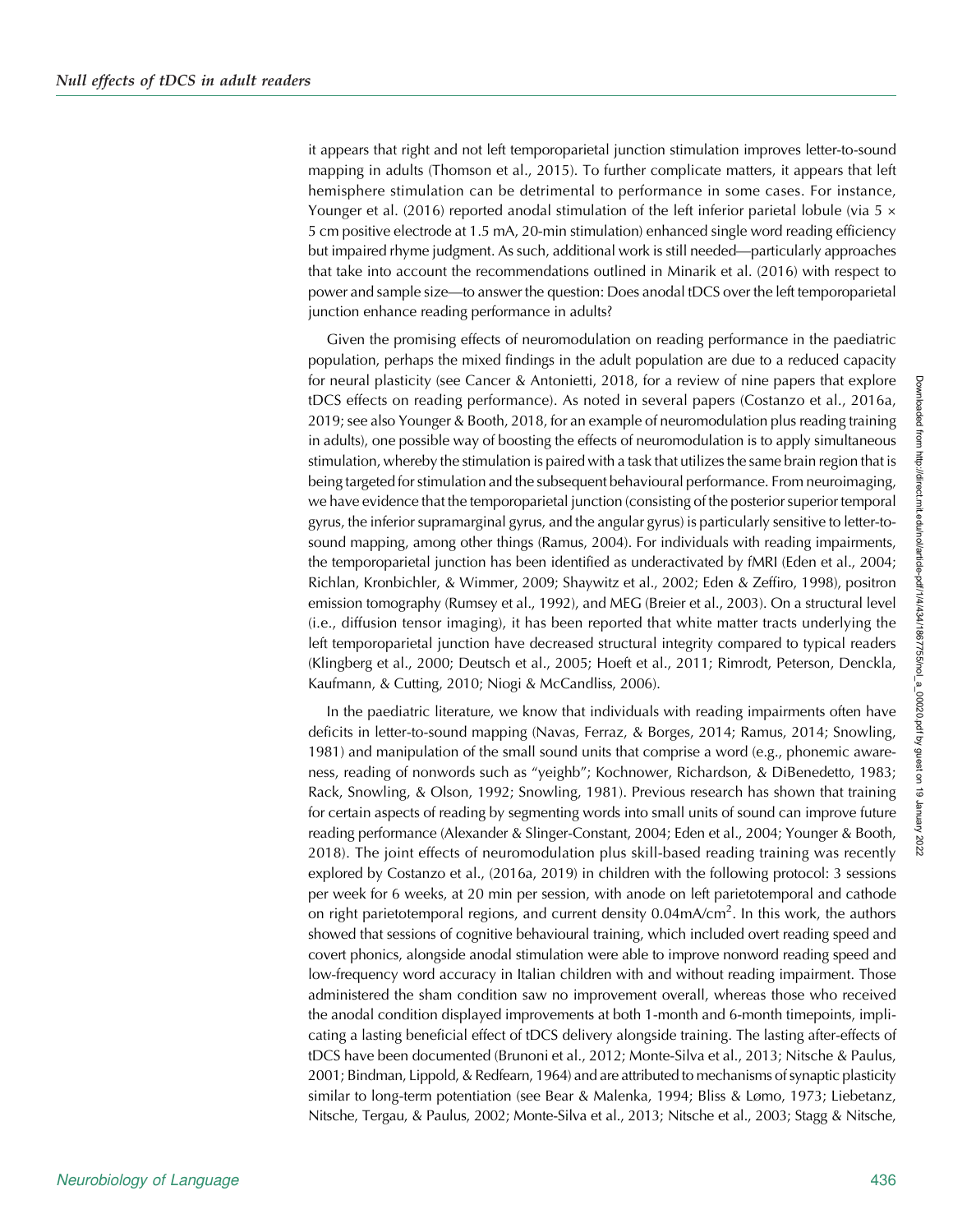2011, for discussions on molecular changes via NMDA receptor antagonist dextromethropane, agonist d-cycloserine, and Ca2+).

In a recent study by Younger and Booth (2018), adults underwent training to learn a new orthography and either had anodal stimulation over the left temporoparietal junction (5 cm  $\times$ 5 cm, 1.5 mA, 20-min, 3 sessions) or sham stimulation. Similar to previous work, the authors found that stimulation benefitted adults with lower reading skills to a greater degree than adults with higher reading skills. Notably, Younger and Booth (2018) did not deliver stimulation at the same time as training, and thus it remains unknown the extent to which there are potential benefits of simultaneous neuromodulation and training in adults with and without reading difficulties.

#### The Current Study

There is some evidence to support the hypothesis that (1) the delivery of tDCS to the left temporoparietal junction can enhance performance on reading speed and reading accuracy (Costanzo et al., 2016b; Heth & Lavidor, 2015) and (2) simultaneous tDCS and training can improve reading performance (Costanzo et al., 2016a, 2019; Alexander & Slinger-Constant, 2004; Eden et al., 2004). Here, we aim to explore the impact of simultaneous neuromodulation and training on reading performance in adults with and without reading impairments. Based on the recent review by Cancer and Antonietti (2018), we anticipate that the training, in general, would enhance reading performance (i.e., accuracy and reading speed) for individuals with impaired reading ability. We further anticipate that stimulation plus training would improve reading speed in both groups.

## MATERIALS AND METHODS

## **Participants**

Adults ( $N = 62$ ; age >18) were recruited to take part in the study. Individuals were classified as having a reading impairment based on the following criteria: (1) they self-identified as having previous reading and learning difficulties and (2) at least one overt reading score (using the Word Identification and Word Attack standardized reading tests; Woodcock & Johnson, 1989) that falls 2 SD below the mean of the skilled adult readers. The subjects that were recruited were all over 18 ( $M = 22.125$ ;  $SD = 3.442$ ; 5 females), had no previous history of stroke, migraines, seizures, and epilepsy, and had no existing comorbidities with attention deficit hyperactive disorder. All subjects were right-handed, had normal or corrected normal vision, and were proficient in English. Two participants were removed due to equipment failure (i.e., no dependent measures recorded). The final groups were Impaired ( $N = 32$ ; Females = 29) and Skilled ( $N = 28$ ; Females = 20; see Table 1 Descriptive Statistics). Consent was obtained according to the Declaration of Helsinki (2013, [https://www.wma.net/policies-post/wma](https://www.wma.net/policies-post/wma-declaration-of-helsinki-ethical-principles-for-medical-research-involving-human-subjects/)[declaration-of-helsinki-ethical-principles-for-medical-research-involving-human-subjects/](https://www.wma.net/policies-post/wma-declaration-of-helsinki-ethical-principles-for-medical-research-involving-human-subjects/)) and the experiment was performed in compliance with the relevant laws and institutional

| Table 1. | Descriptive statistics |  |
|----------|------------------------|--|
|          |                        |  |

|          | Age       | Mean school years | Word identification | Word attack | Reading history questionnaire |
|----------|-----------|-------------------|---------------------|-------------|-------------------------------|
| Skilled  | 23.1(4.4) | 16.29(2.4)        | 102.75(1.3)         | 43.52(1.4)  | 0.16(0.17)                    |
| Impaired | 22.2(4.1) | 15.55(2.4)        | 98.85(2.2)          | 41.09(2.5)  | 0.28(0.16)                    |
| p value  | 0.413     | 0.243             | $*<0.001$           | $*<0.001$   | $*0.007$                      |

Note. Mean (SD) and group differences. \*Significant difference ( $p < 0.05$ ) between groups using an independent samples t test.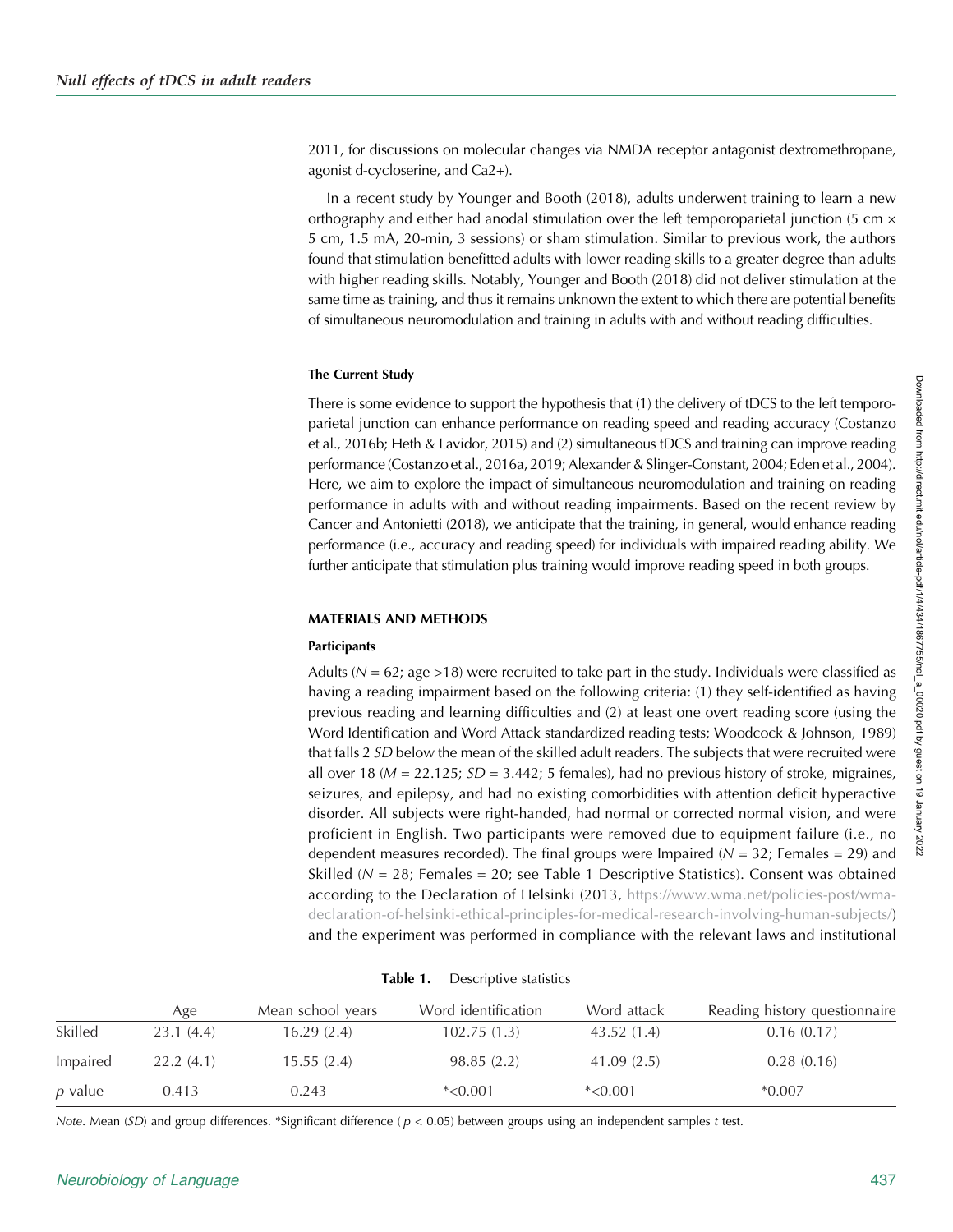guidelines and was approved by the Health Research Ethics Board at the University of Alberta. All participants were paid a small honorarium.

#### Materials

Several tasks were chosen based on previous work on tDCS plus reading (Cancer & Antonietti, 2018; Turkeltaub et al., 2012; Younger et al., 2016; Younger & Booth, 2018). Specifically, reading efficiency (i.e., timed tasks that require participants to overtly generate single words/nonwords as quickly and accurately as possible) have been shown to be positively impacted by tDCS in adults (Turkeltaub et al., 2012; Younger et al., 2016). In addition, given the single session, single montage nature of the current study, we also opted to include an additional efficiency task that removed the reading component and just measured fluency (i.e., timed tasks that require participants to overtly generate single letters/digits as quickly and accurately as possible; Younger et al., 2016). Notably, the latter task is highly related to and predictive of reading ability and disability and may also be susceptible to training and/or stimulation changes in a single session.

#### Overt reading task

Two lists (40 words in each) for each stimulus type (regular words, nonwords, and pseudohomophones) were prepared and randomized for each participant, with one as the pre-stimulation task and the other as the post-stimulation task. Words were taken from the English Lexicon Project (Balota et al., 2007; mean length = 4.2, mean log frequency  $HAL = 8.3$ ; mean orthographic neighborhood  $= 8.4$ ; mean phonological neighborhood  $= 17.4$ ; mean number of phonemes  $= 3.5$ ; mean bigram =  $1,420$ , while nonwords (mean length =  $5.3$ ; mean orthographic neighborhood =  $1.6$ ; mean bigram  $= 1,211$ ) and pseudohomophones (mean length  $= 5.2$ ; mean orthographic neighbourhood = 1.8; mean bigram = 1,287) were selected from the ARC nonword database (Rastle, Harrington, & Coltheart, 2002). The order of presentation of pre-stimulus tasks (words, nonwords, pseudohomophones) was randomized for each participant. The stimuli in the pre- and post-tasks were also counter-balanced across participants. Each list contained 40 letter strings, for a total of 240 letter strings (see Appendix A in online supporting information located at [https://www.](https://www.mitpressjournals.org/doi/suppl/10.1162/nol_a_00020) [mitpressjournals.org/doi/suppl/10.1162/nol\\_a\\_00020\)](https://www.mitpressjournals.org/doi/suppl/10.1162/nol_a_00020).

#### Rapid naming task

A standard  $4 \times 9$  array of letters (i.e., c, n, s, a, k, t) and digits (i.e., 2, 3, 4, 5, 7, 8) as per the Comprehensive Test of Phonological Processing (CTOPP; Wagner, Torgesen, Rashotte, & Pearson, 1999) was used. The following procedure was used to create the 4  $\times$  9 array: a 6"  $\times$  8" grid was created that was partitioned into 36 cells. The six letters were randomly inserted into the array with the following restrictions: (1) no letter/digit was presented more than two times in a row, and (2) no letter/digit was presented twice in sequence (including controlling for a letter presented at the end of a row and the beginning of the next row). The letters/digits were presented in Calibri 68 pt. font on a Dell Vostro laptop, running Windows 7, with a screen resolution of  $1366 \times 768$ . Following this procedure, five unique arrays of letters and digits were created. Wagner et al. (1999) reported test–retest reliability for letters and digits in adults to be 0.86 and 0.90, respectively.

#### Procedure

Upon arrival at the testing area, individuals were provided with a verbal explanation of the study, requested to read the terms of the study (with assistance if necessary), ask any questions, and sign the consent form. After consenting to the experiment, they were asked to complete a reading history questionnaire (Adult Reading History Questionnaire; see Parrila, Georgiou, & Corkett,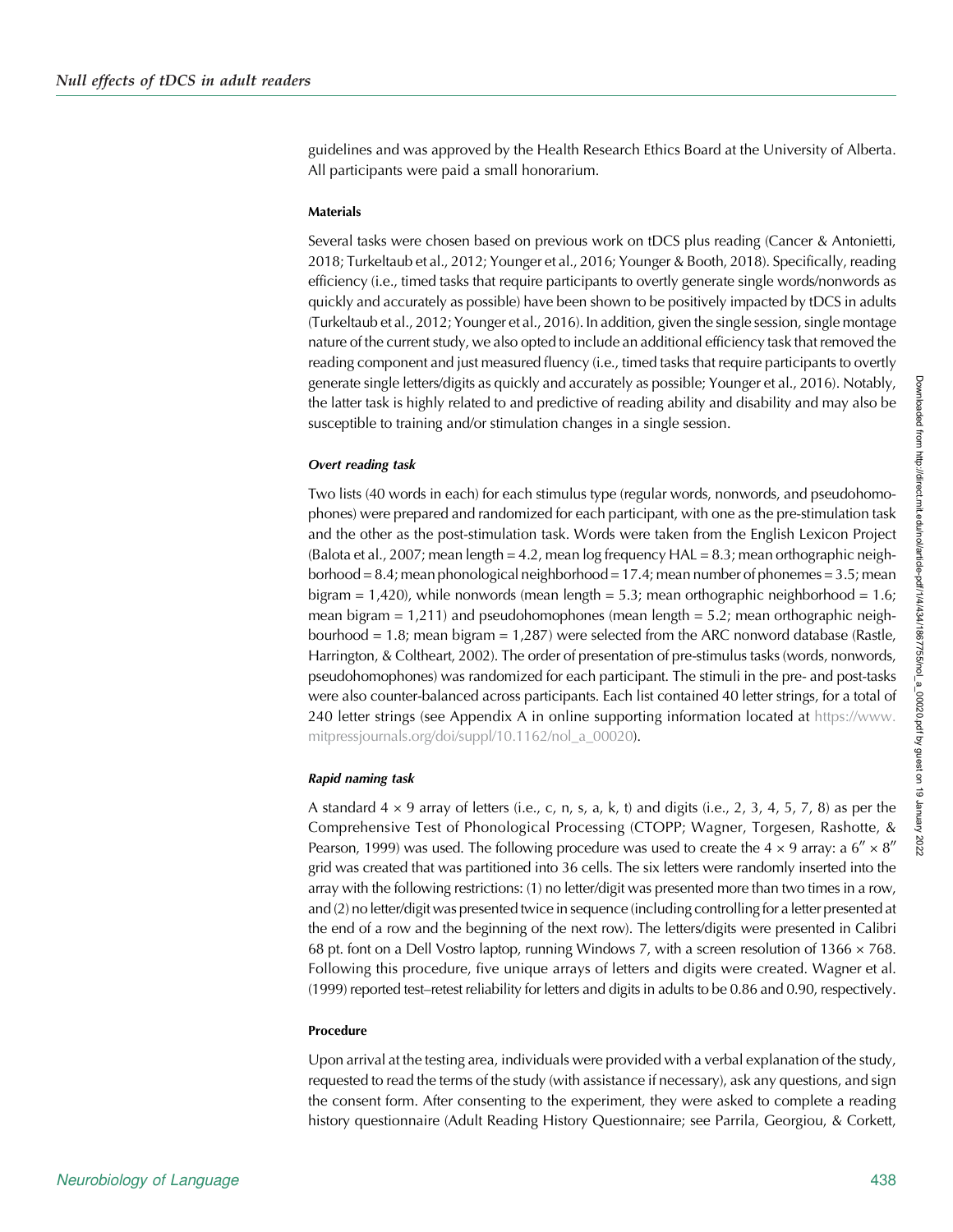2007, for details) and a health evaluation form for screening. Participants then completed both the Word Identification and Word Attack tests (Woodcock & Johnson, 1989) to further characterize their overall reading abilities.

#### Pre-stimulation testing

Participants were seated in front of a monitor in the testing room for the administration of the prestimulus tests. One microphone was affixed between the eyebrow region with the microphone surface directed downwards and placed 10 cm away from the mouth, and a second free-standing microphone was placed directly in front of the mouth to record participant onset response time. The pre-stimulus tasks (the same as for post) included a fluency measure (rapid automatized naming (RAN) of digits and letters) and a reading measure (overt word naming of real words, nonwords, and pseudohomophones). The order of task presentation was randomized for each participant. All tasks were programmed in, and delivered through, E-Prime 3.0 software (Psychology Software Tools, Pittsburgh, PA, USA) using a standard Dell computer with a secondary monitor extension to avoid distracting the participant during the coding process. Participants were told that they would see some familiar and unfamiliar words on the screen, and their goal was to read aloud the words as quickly and accurately as possible as they appeared in the centre of the screen one by one. Halfway through the task, participants were offered a break, which typically lasted <1 min.

The examiner coded for accuracy of the responses by button-presses on the laptop  $(1 =$  correct pronunciation;  $2 =$  incorrect;  $3 =$  spoil). Voice recordings of the participants during the word reading task were collected via the program TF32, and were stored as WAV/RIFF audio files. Coding of accuracy was verified after data collection. For RAN tasks, participants were instructed to read the individual letters or digits as quickly and accurately as possible from left to right on the screen, from top to bottom of the page. Participants were given a practice trial of a single string of characters before being given the real task, which consisted of two  $9 \times 4$  arrays (randomly selected from the five possible arrays). The examiner coded the RAN tasks by indicating number of errors made per array.

#### Stimulation delivery

After pre-stimulation testing, the left supramarginal gyrus region of the scalp at P3 in the 10–20 EEG system was prepared for stimulation.We measured the distance between the nasion and the inion and marked the halfway point corresponding to Cz. Subsequently, we measured 10% up from both nasion and inion to locate our Fpz and Oz points. Afterwards, we measured from tragus to tragus, and located the midway point at the intersection with the halfway point from the nasion to the inion (the true Cz). We then aligned this with the Fpz and Oz marks to determine their locations. The EEG cap was then fixed on the participant's head, aligning it with Fpz and Oz to locate P3 on the scalp, and then removed. We prepared the P3 scalp region and the right shoulder by swabbing a  $2 \times 2$  cm patch (dimensions of sponges used) with NuPrep gel to reduce skin impedance and pinning long hair out of the way to maximize conduction. We then affixed the anodal sponge electrode on the P3 region and placed the cathodal sponge electrode on the right upper arm/shoulder (in line with the armpit region) with a rubber band (Figure 1).

Approximately 7 mL of saline (0.9%; 36 g/4 L concentration) was used to wet both  $2 \times 2$  cm sponge electrodes. Preceding the electrode placements, the stimulator was prepared to deliver 1.5 mA of current for 15 min corresponding to a current density of 0.375 mA/cm<sup>2</sup>. Subjects received either sham  $(N = 31$ ; Impaired = 16; Skilled = 15) or anodal  $(N = 29)$ ; Skilled = 13; Impaired = 16) stimulation for 15 min from a Chattanooga Iontophoresis tDCS device (Chattanooga Group, Hixon, TN, USA). During anodal stimulation, 1.5 mA of current was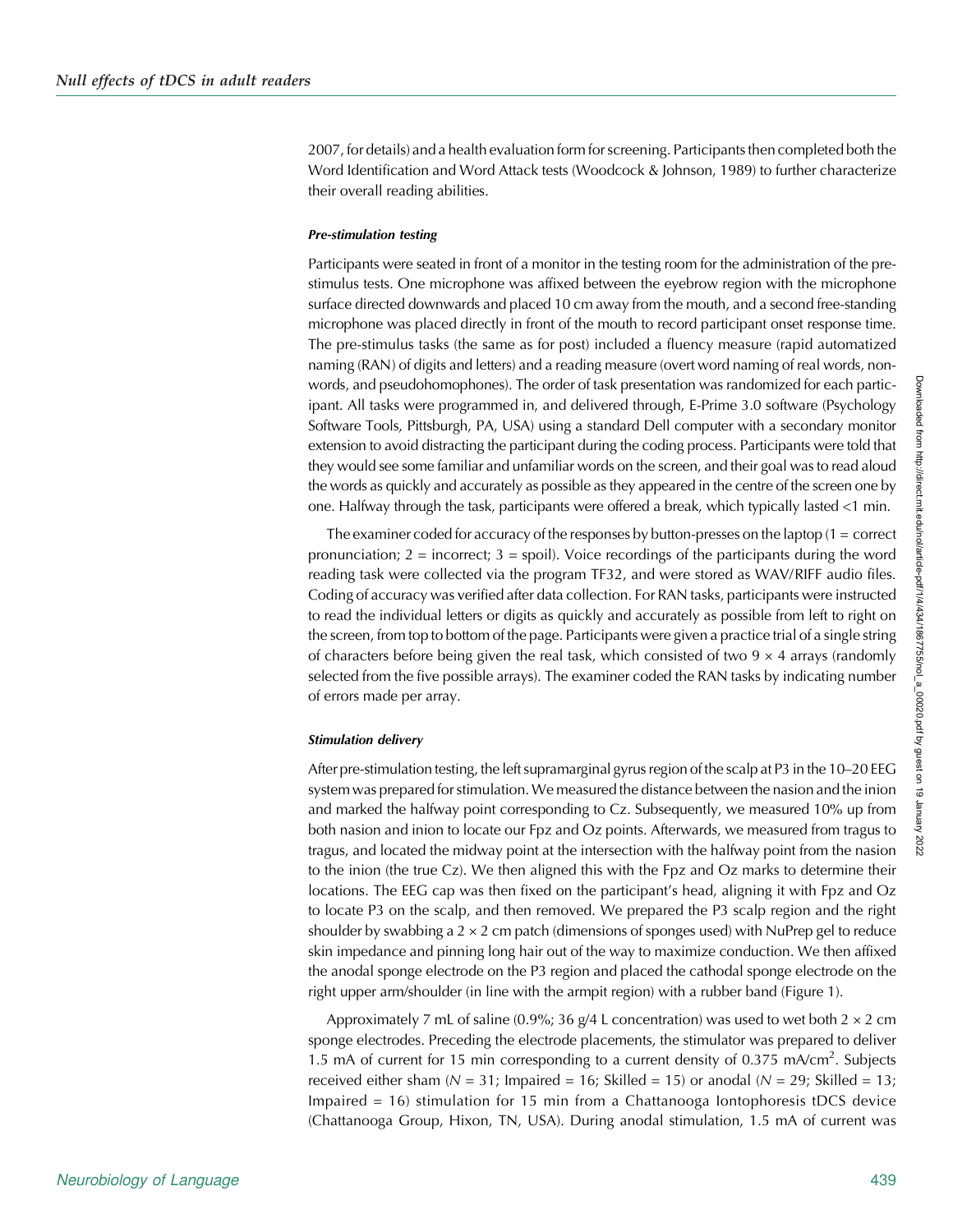

**Figure 1.** A representation of the positioning of the active/sham electrode. The region corresponding to P3 on the left hemisphere was targeted with a 2 cm  $\times$  2 cm positive electrode. The extracephalic negative electrode (same dimensions) was placed on the contralateral upper right arm.

applied to the scalp for 15 min, with 30 s for ramp-up and ramp-down time. Conversely, for the sham stimulation, participants received 30 s of ramp-up to provide the initial sensation of tingling and itching on the scalp for the purpose of blinding them to the identity of the tDCS condition. After 30 s, current was shut off. For the last thirty s of stimulation, current was then turned back on again and the device was shut off.

This protocol follows closely that of Turkeltaub et al. (2012) in the following ways: (1) an adult population, (2) application of 1.5 mA of current, (3) 15 min of stimulation concurrent with training, and (4) training at the level of a phonemic awareness (i.e., the ability to segment words into phonemes; see Turkeltaub et al., 2012, Figure 1, left side view for a representative current flow visual). In contrast to Turkeltaub, we used a smaller electrode size, which served to increase our current density to 0.375 mA/cm<sup>2</sup> vs. 0.06 mA/cm<sup>2</sup> and placement of our negative electrode on the contralateral upper right arm. In both conditions, participants were told that the stimulation could feel tingly or itchy but should never hurt, and if they ever felt discomfort the researcher would immediately discontinue the stimulation. No participants withdrew. The experimenter delivering the stimulation was not blind to the condition. However, scoring for the reading and rapid naming tasks was completed offline by blind experimenters.

#### Training protocol

Before turning stimulation on (for either anodal or sham), participants were seated in front of another computer monitor for a phoneme segmentation training task (see Appendix B in the online supporting information; [https://apps.ankiweb.net/\)](https://apps.ankiweb.net/) containing 150 nonword stimuli. This remediation approach was chosen as the most promising reading programs focus on the small sound units (e.g., Eden et al., 2004; Serniclaes, Collet, & Sprenger-Charolles, 2015). Participants were instructed to segment the different nonwords according to the different sounds that they believed made up the word using the keyboard. Participants then completed a practice round of ten examples where they could ask questions for further explanation from the research assistant to ensure they fully understood the task before stimulation and the actual task began. Participants were immediately alerted whether their response was correct or incorrect. Incorrect answers were returned to the pool of stimuli and would show up again until they were correctly completed (at which point they would not reappear in the task). At the 15-min mark, the current was ramped down, regardless of whether or not the participants had completed segmentation of all possible nonwords in the training task. If participants completed the task earlier, they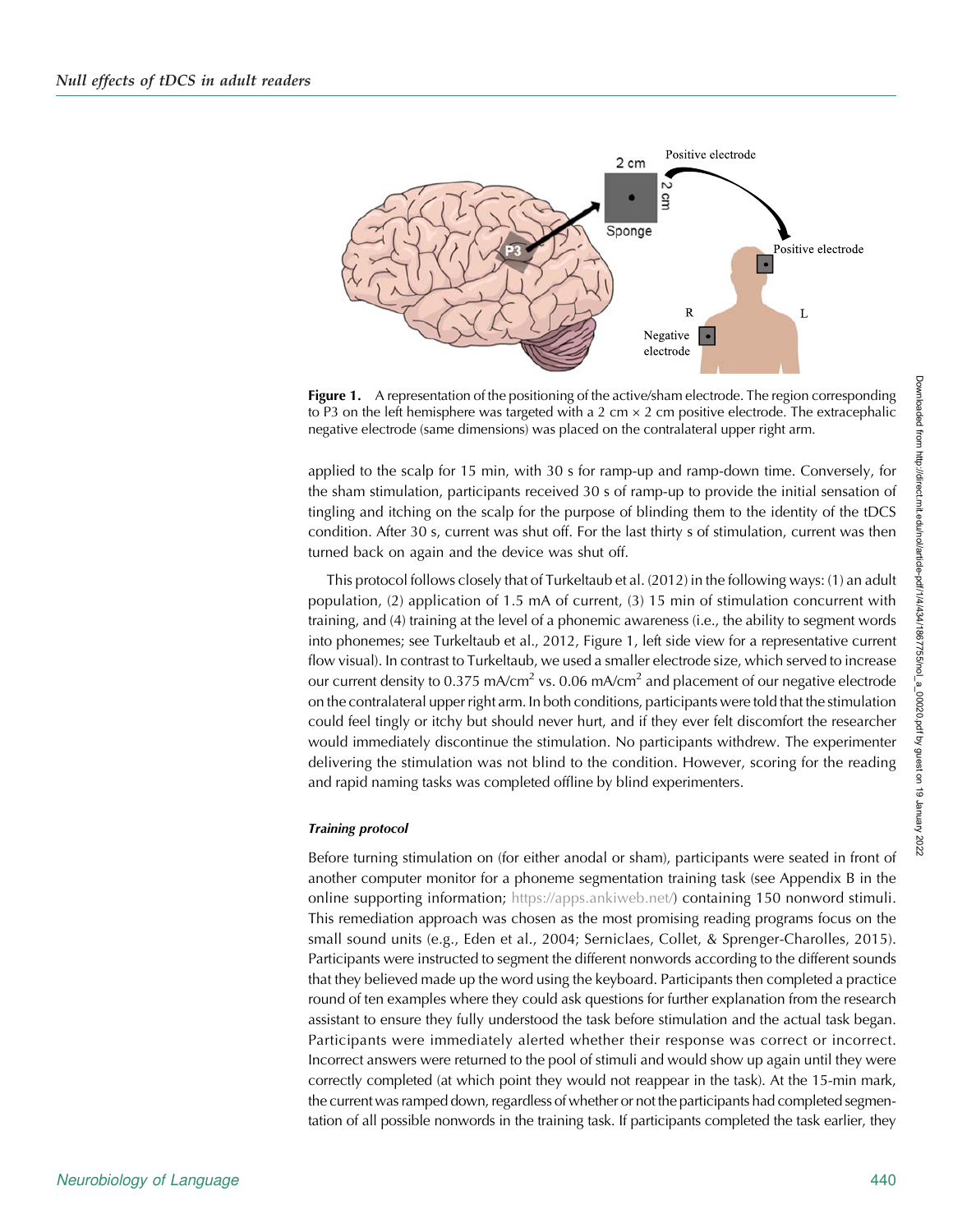were instructed to quietly remain seated until the full dose of current was successfully delivered. This resulted in two individuals (skilled readers) who completed the task at 12 min and 13 min.

#### Post-stimulation testing

After the concurrent administration of the anodal/sham stimulation and the training segmentation task, the stimulation device was removed and participants were instructed to return to their original monitor to complete the final round of fluency and reading tasks. The microphone was affixed once more to their forehead, and tasks were presented in a randomized order identical to the method used in pre-stimulation testing. The post-stimulation testing occurred approximately 5 min after stimulation finished.

#### RESULTS

All statistical tests were performed in SPSS 21. Dependent variables included mean reading speed for the rapid naming tasks and mean correct response time for the word/non-word/pseudohomophone task. Responses times <200 ms were considered outliers and removed prior to analysis. We used a series of mixed ANOVAs to test for the impact of tDCS and training on reading performance. Throughout the analysis process, we evaluated the extent to which each participant was an outlier (i.e., both across the entire sample and within each group). We did this for every variable. We also ensured that whenever an outlier was found, the analyses we ran were consistent both with and without the individual data point. When appropriate, we corrected for the violation of sphericity ( $p < 0.05$ ; Mauchly's test of sphericity, which compares equality between variances) using the Greenhouse Geisser Correction. When appropriate, we used Bonferroni corrections for t tests and Wilcoxon signed-rank tests to test pre–post differences on the reading and rapid naming measures (see Appendix C in the online supporting information for power calculations for the various analyses).

The difference in number of nonwords segmented during the training phase approached significance, with skilled readers going through 140.46 nonwords and impaired readers going through 128.9 nonwords, ( $p = 0.07$ ). This difference was in the absence of a difference in the number of nonwords needing to be repeated (i.e., incorrectly segmented the first time), between skilled and impaired, 39.82 versus 40.1, respectively,  $p = 0.957$ .

#### Reading of Regular Words, Pseudohomophones and Nonwords: Response Time

A 2 (skilled vs. impaired)  $\times$  2 (anodal vs. sham)  $\times$  3 (regular words, pseudohompohones, nonwords)  $\times$  2 (pre vs. post) mixed ANOVA was run (see Table 2). The four-way interaction was

Table 2. Mean correct response time (standard deviation) as a function of stimulation condition (anodal vs. sham), reading ability (skilled vs. impaired), and stimulus type (regular words [REG], pseudohomophones [PH], nonwords [NW])

|        |          | REG-pre         | REG-post                                                                        | PH-pre          | PH-post                                                                         | NW-pre                            | NW-post         |
|--------|----------|-----------------|---------------------------------------------------------------------------------|-----------------|---------------------------------------------------------------------------------|-----------------------------------|-----------------|
| Anodal | Skilled  | 683.47 (63.00)  | 725.05 (80.09)                                                                  | 856.46 (129.69) |                                                                                 | $916.59(163.51)$ $877.67(133.33)$ | 930.09 (150.89) |
|        | Impaired |                 | 676.84 (101.67) 684.47 (124.84) 855.84 (202.42) 822.36 (205.64) 868.47 (198.86) |                 |                                                                                 |                                   | 836.05 (193.50) |
| Sham   | Skilled  | 701.82 (108.79) |                                                                                 |                 | 703.84 (122.08) 885.51 (171.54) 832.23 (153.70) 903.78 (191.12) 845.95 (157.13) |                                   |                 |
|        | Impaired | 673.14 (92.97)  |                                                                                 |                 | 693.85 (112.76) 833.08 (166.49) 849.61 (199.33) 861.29 (185.26) 865.96 (192.54) |                                   |                 |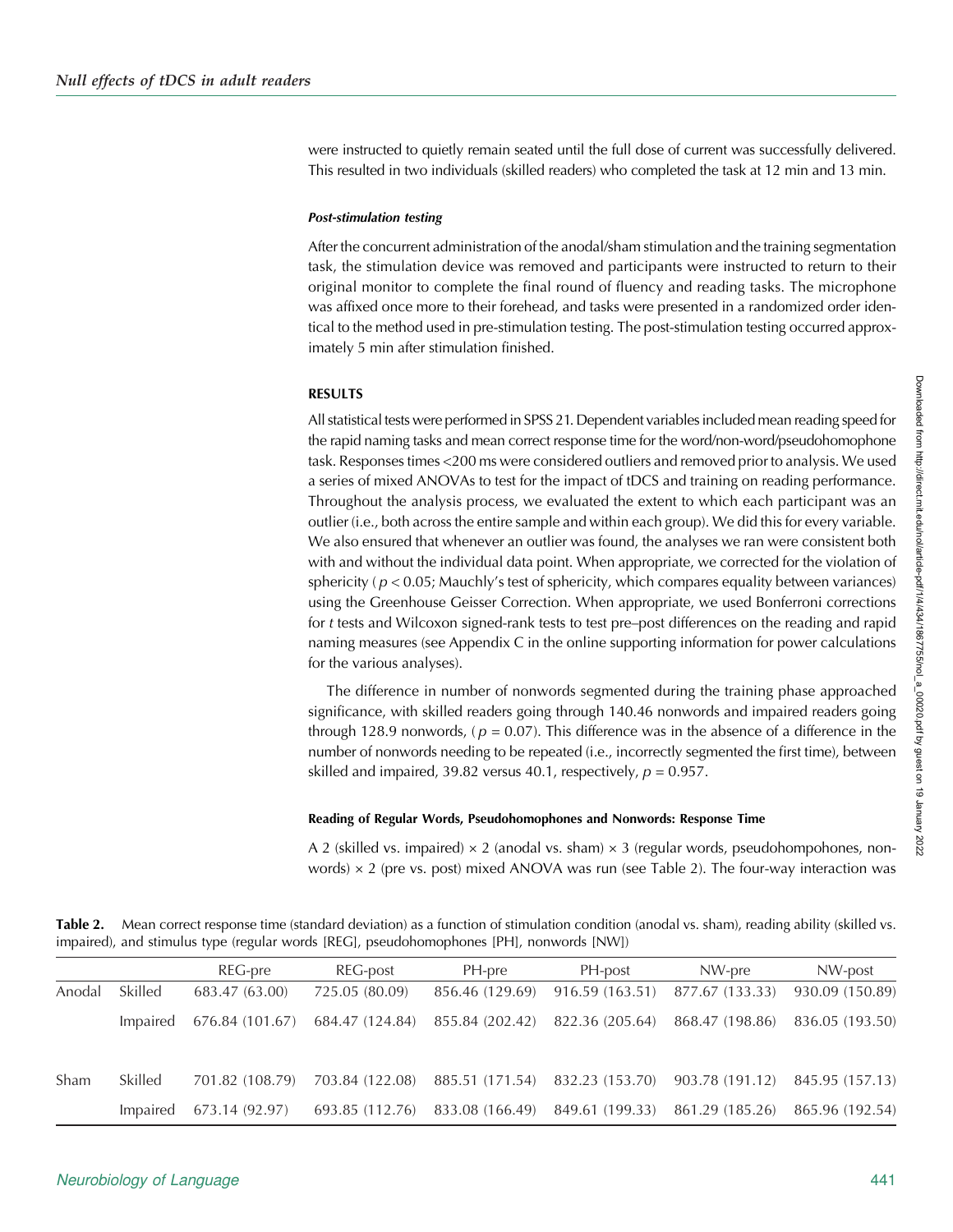significant,  $F(2, 110) = 4.702$ ,  $p = 0.011$ . So, a series of  $2 \times 2$  mixed ANOVAs were conducted separately for each reading group (skilled vs. impaired) with stimulation as the between-subjects factor and session time (pre-stimulation and post-stimulation) as the within-subject factor. For the skilled readers, there was no significant 2-way interaction for regular words ( $p = 0.267$ ), a marginally significant 2-way interaction for the pseudohomophones ( $p = 0.068$ ), and a significant 2-way interaction for the nonwords ( $p = 0.047$ ). The follow-up Wilcoxon signed-rank tests, however, did not show any significant pre–post differences (see Figure 2A). For the impaired readers, there were no significant effects for regular words, pseudohomophones, or nonwords (see Figure 2B). Given the limited effects of the reading ability factor in each of the analyses, we also ran a subsequent set of analyses with this factor removed to determine if this increased the likelihood of finding a stimulation effect (see Supplementary Results and Appendix C in the online supporting information). The findings and interpretation did not change substantially, with no effects of anodal tDCS on reading performance or rapid naming.

#### Reading of Regular Words, Pseudohomophones, and Nonwords: Accuracy

A 2 (skilled vs. impaired)  $\times$  2 (anodal vs. sham)  $\times$  3 (regular word, pseudohomophone, nonword)  $\times$ 2 (pre vs. post) mixed ANOVA was run (see Table 3). There was a significant main effect of



Figure 2. Mean correct response times, for each individual, as a function of stimulation condition and time for (A) Skilled readers (regular words, pseudohomophones, nonwords) and (B) Impaired readers (regular words, pseudohomophones, nonwords). Boxes indicate significant  $(p < 0.05)$  and marginally significant ( $p = 0.068$ ) interactions in the 2 (Stimulation) × 2 (Time) ANOVA. No significant differences were found (pre vs. post) using the Wilcoxon signed-rank test.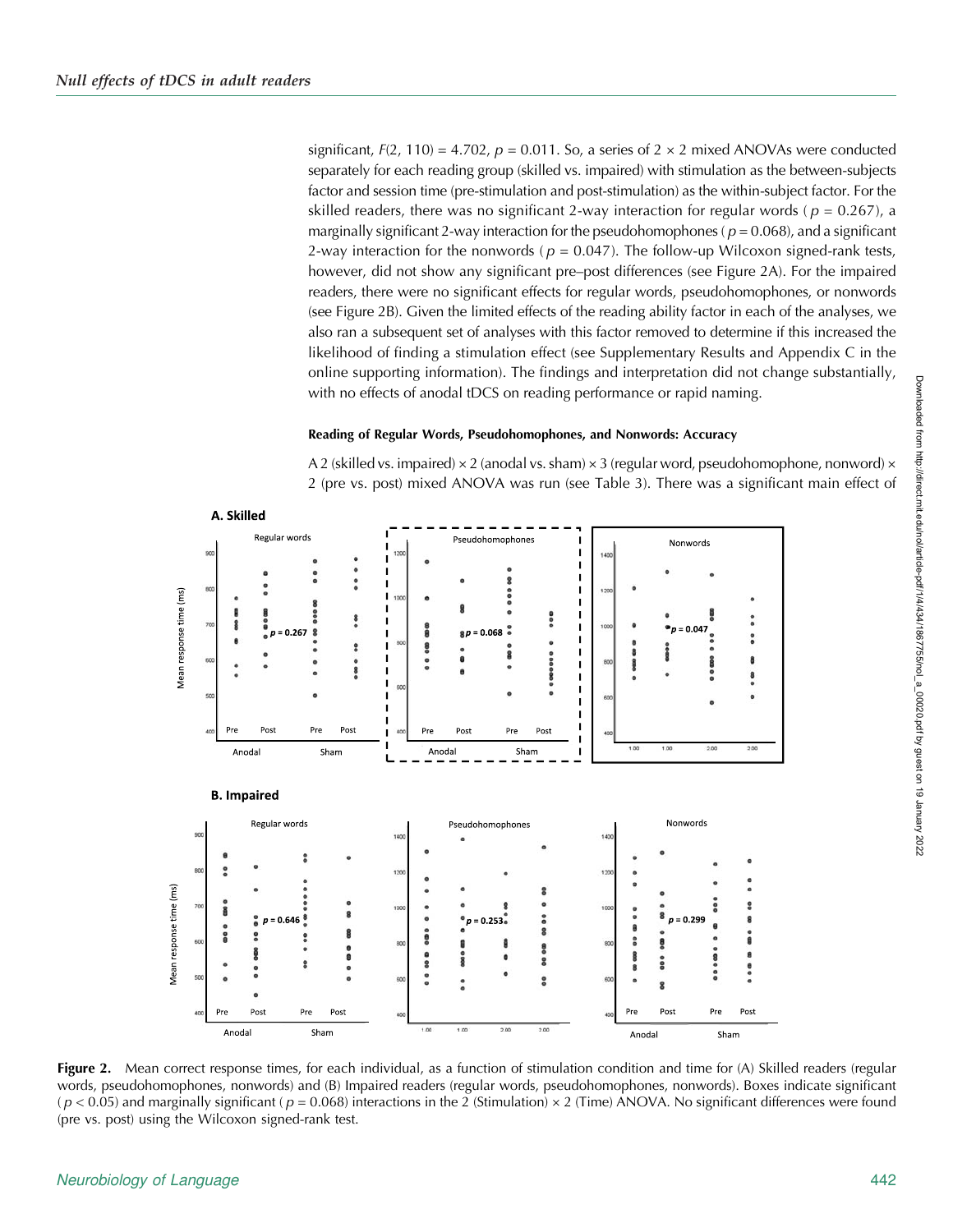|        |          | REG-pre     | REG-post    | PH-pre      | PH-post     | NW-pre      | NW-post     |
|--------|----------|-------------|-------------|-------------|-------------|-------------|-------------|
| Anodal | Skilled  | 79.8 (20.9) | 76.8 (26.6) | 81.9 (22.1) | 79.2 (29.7) | 81.7(21.7)  | 79.5 (28.9) |
|        | Impaired | 82.0 (14.7) | 85.1 (6.8)  | 87.3 (18.1) | 89.5 (12.6) | 85.9 (19.1) | 89.5(9.3)   |
| Sham   | Skilled  | 84.2 (9.7)  | 87.0 (11.9) | 86.0 (12.6) | 89.8 (14.2) | 86.4 (13.3) | 89.7 (15.9) |
|        | Impaired | 91.5(7.8)   | 90.1(6.0)   | 92.1(8.6)   | 90.2(9.3)   | 94.1(8.2)   | 90.6(9.0)   |

Table 3. Mean accuracy (standard deviation) as a function of stimulation condition (anodal vs. sham), reading ability (skilled vs. impaired), and stimulus type (regular words [REG], pseudohomophones [PH], nonwords [NW])

stimulus type,  $F(1.272, 69.98) = 6.267$ ,  $p = 0.009$ . Follow-up Bonferroni corrected t tests showed that regular words (84.4%;  $SE = 1.6$ ) were significantly less accurate than pseudohomophones (87.1%;  $SE = 1.9$ ;  $p = 0.018$ ) and nonwords (86.9%;  $SE = 2.0$ ;  $p = 0.015$ ). No other effects were significant.

#### Rapid Naming of Letters and Digits: Response Time

A 2 (skilled vs. impaired)  $\times$  2 (anodal vs. sham)  $\times$  2 (letters vs. digits)  $\times$  2 (pre vs. post) mixed ANOVA was run (see Table 4). There was a significant main effect of time, indicating that responses before training were slower than afterwards (13,349 vs. 12,881 ms, respectively  $F(1, 56) = 11.58$ ,  $p = 0.001$ . In addition, there was a main effect of stimulus type indicating that participants responded more quickly to digits than letters (12,760 vs. 13,470 ms),  $F(1, 56) =$ 25.32,  $p < 0.001$  (Figure 3A and Figure 3B).

#### Rapid Naming of Letters and Digits: Accuracy

A 2 (skilled vs. impaired)  $\times$  2 (anodal vs. sham)  $\times$  2 (letters vs. digits)  $\times$  2 (pre vs. post) mixed ANOVA was run (see Table 5). There was a significant main effect of stimulus type,  $F(1, 56) =$ 28.74,  $p < 0.001$ . A follow-up paired samples t test showed that overall digits (99.2%;  $SD =$ 1.2) were more accurate than letters (97.6%;  $SD = 2.0$ ),  $p < 0.001$ .

Table 4. Mean correct response time (standard deviation) as a function of stimulation condition (anodal vs. sham), reading ability (skilled vs. impaired), and rapid automatized naming (letters, digits)

|        |          | Letters-pre            | Letters-post         | Digits-pre           | Digits-post          |
|--------|----------|------------------------|----------------------|----------------------|----------------------|
| Anodal | Skilled  | 13,387.12 (2,182.91)   | 12,405.58 (1,956.82) | 12,225.42 (1,985.27) | 12,013.58 (2,281.53) |
|        | Impaired | 13,919.78 (2,139.14)   | 13,881.75 (3,025.82) | 13,152.75 (2,670.99) | 12,673.0 (2,445.52)  |
| Sham   | Skilled  | 13,586.67 (3,242.77)   | 13,245.57 (2,845.77) | 12,993.83 (3,538.35) | 12,911.70 (3,600.43) |
|        | Impaired | 14, 147.06 (3, 181.57) | 13,188.09 (1,979.14) | 13,376.56 (2,841.10) | 12,728.53 (2,605.39) |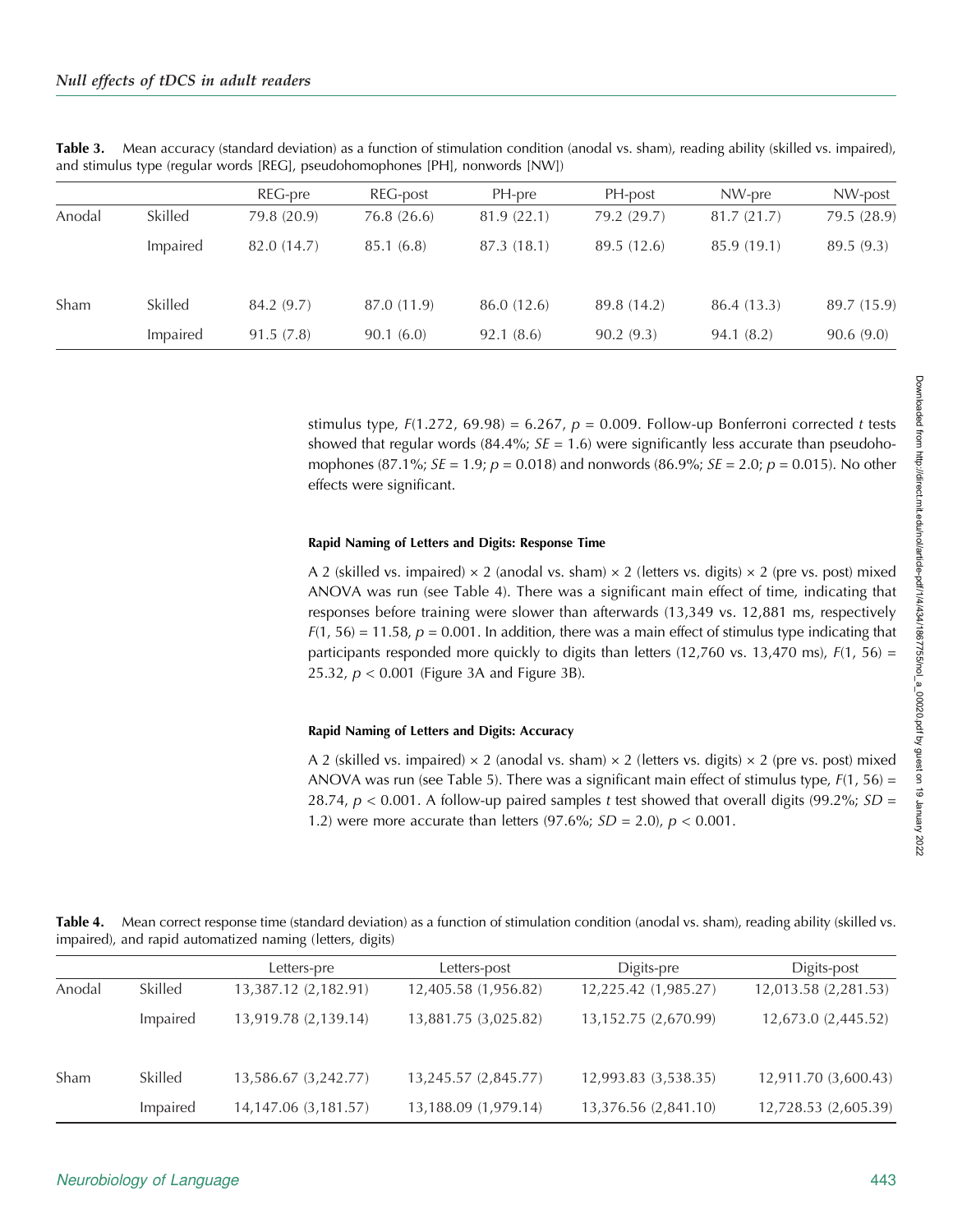

Figure 3. Mean response times for each participant, as a function of stimulation and time for (A) Skilled readers (letters and digits) and (B) Impaired readers (letters and digits). Boxes indicate significant ( $p < 0.05$ ) difference on Wilcoxon signed-rank test. Dashed boxes indicate trend for significant ( $p = 0.088$ ) difference on Wilcoxon signed-rank test.

Table 5. Mean accuracy (standard deviation) as a function of stimulation condition (anodal vs. sham), reading ability (skilled vs. impaired), and rapid automatized naming (letters, digits)

|        |          | Letters-pre | Letters-post | Digits-pre | Digits-post |
|--------|----------|-------------|--------------|------------|-------------|
| Anodal | Skilled  | 97.4(2.7)   | 98.1(2.1)    | 99.6(1.0)  | 99.2(1.8)   |
|        | Impaired | 97.9(1.9)   | 97.2(3.2)    | 99.5(1.1)  | 99.3(1.9)   |
| Sham   | Skilled  | 97.4(4.4)   | 98.9 (1.8)   | 99.4 (1.2) | 98.9(2.0)   |
|        | Impaired | 96.9(3.2)   | 96.2(2.5)    | 98.4 (3.4) | 97.9(2.7)   |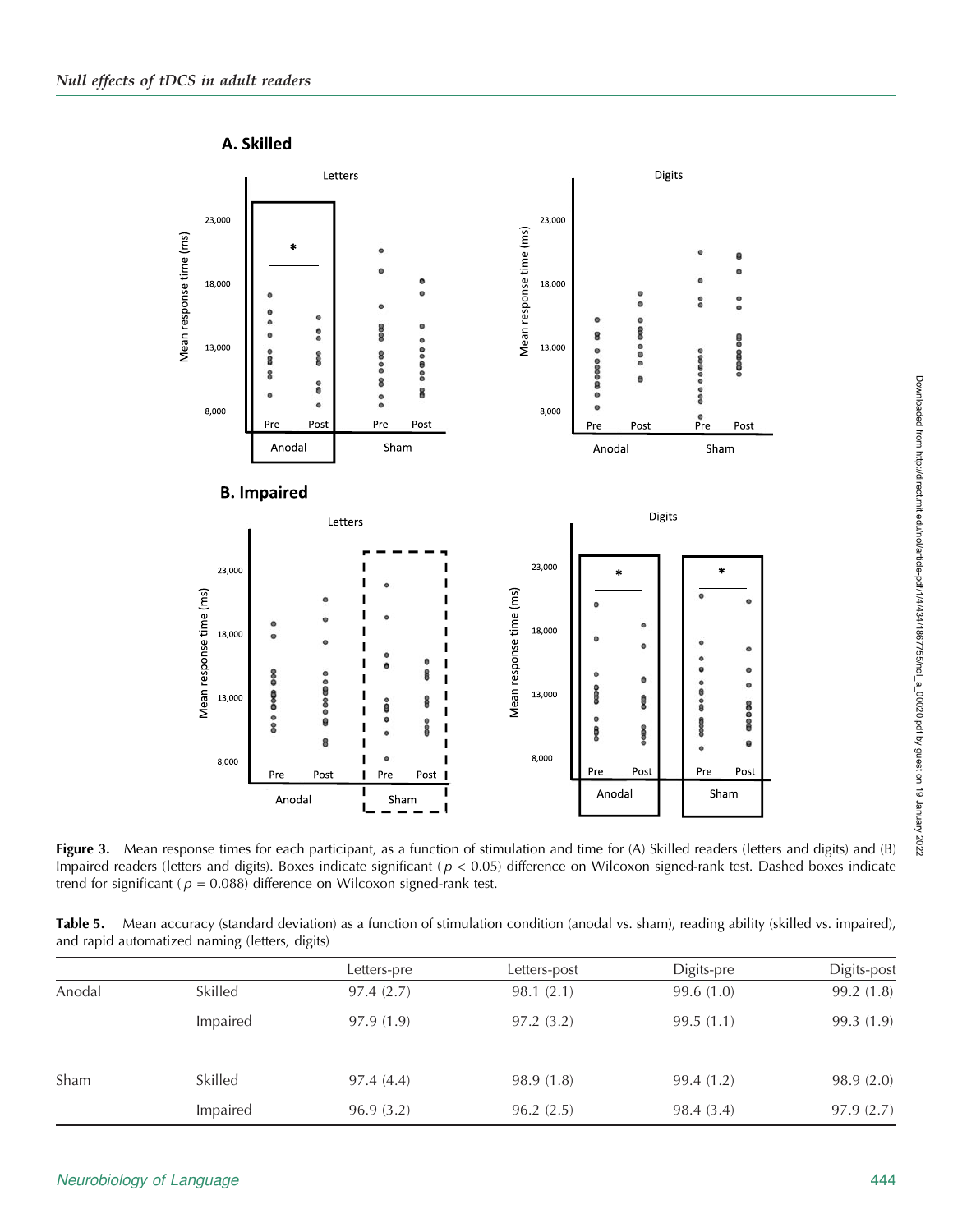#### **DISCUSSION**

In this study, we investigated the effects of anodal tDCS, concurrently delivered alongside a computerized training protocol, on reading performance for skilled and impaired adult readers. While we found some effects of the computerized training protocol for impaired readers (i.e., faster rapid naming performance post training), we found weak-to-no evidence for an added effect of anodal stimulation on reading performance/speed for either skilled or impaired readers. Below, we discuss our findings within the context of current tDCS-reading literature, provide several considerations about the potential usefulness (or lack thereof) of tDCS as a neuromodulation tool to enhance/promote neuroplasticity in cognitive based tasks, and discuss the limitations of the tool.

Our (lack of) findings are in line with several previous studies that have sought to examine the potential of tDCS as a remediation tool (see Horvath, Forte, & Carter, 2015, for a meta-analysis). Consistent with the notion that tDCS is not efficacious in a healthy population on cognitive-based tasks, we did not find support for the role of anodal tDCS in enhancing reading performance in healthy young adults. We do note that our findings here are limited to single session tDCS effects. It does remain to be seen whether tDCS paired with skill-based training, on a repeated basis, and/ or over a longer period of time, produces reliable and consistent effects that can be measurable in cognitive-based tasks. How best to implement such work, without reliable single session effects to begin with, needs to be carefully addressed. Single session data informs multisession data in several ways. For example, single session (and single electrode placement) data is important for understanding at what time point we can anticipate changes in behaviour to begin. At this point, the field is still ambiguous about whether we need to see effects in session 1, or session 2, or perhaps as long as in session 5. Such information is necessary to the literature on tDCS so researchers can make informed decisions about study design, participant recruitment, implementation, and cost/benefit ratios associated with sessions versus outcomes/gains. Single session data also provides information about what is potentially not working in the field. Without the careful documentation of single session findings, we as researchers could be spending a lot of time testing out some single session montages, tasks, and so forth, for which other researchers have already tested and established do not work, but which are absent from the literature. This missing literature has the potential to impede progress in the tDCS field, as we only have a limited spectrum of null versus significant findings to guide our future tDCS endeavours. Likely, there are many groups around the world that have run similar experiments to the one outlined here but have not published their non-significant findings for a variety of reasons. In an attempt to save future researchers some time, money and effort, the current study provides some guidance on what may not work for this particular population. In line with the recommendations of Horvath et al. (2015), we provide a comprehensive documentation of our measures, our results (both null and significant) and our data (i.e., means, standard deviations, etc.), in the hopes of facilitating future assessment of our findings within the larger context of additional tDCS studies.

To further complicate the matter, the effects of reading classification and remediation are quite varied. With respect to reading classification, the categorization of reading ability/disability is subjective—especially for adults who undoubtedly have developed compensatory strategies and/or trained extensively on a particular reading subskill (i.e., phonological awareness). For example, it is not uncommon to have individuals with an actual diagnosis of dyslexia who perform within typical limits on multiple reading tasks (Sela, Izzetoglu, Izzetoglu, & Onaral, 2012). Categorization of reading ability is a complicated process, and the findings of the current work are limited to the approach taken here (see collapsed analysis in the Supplement in the online supporting information). While the most promising remediation approaches focus on the small sound units (e.g., Eden et al., 2004; Serniclaes et al., 2015), these are most often effective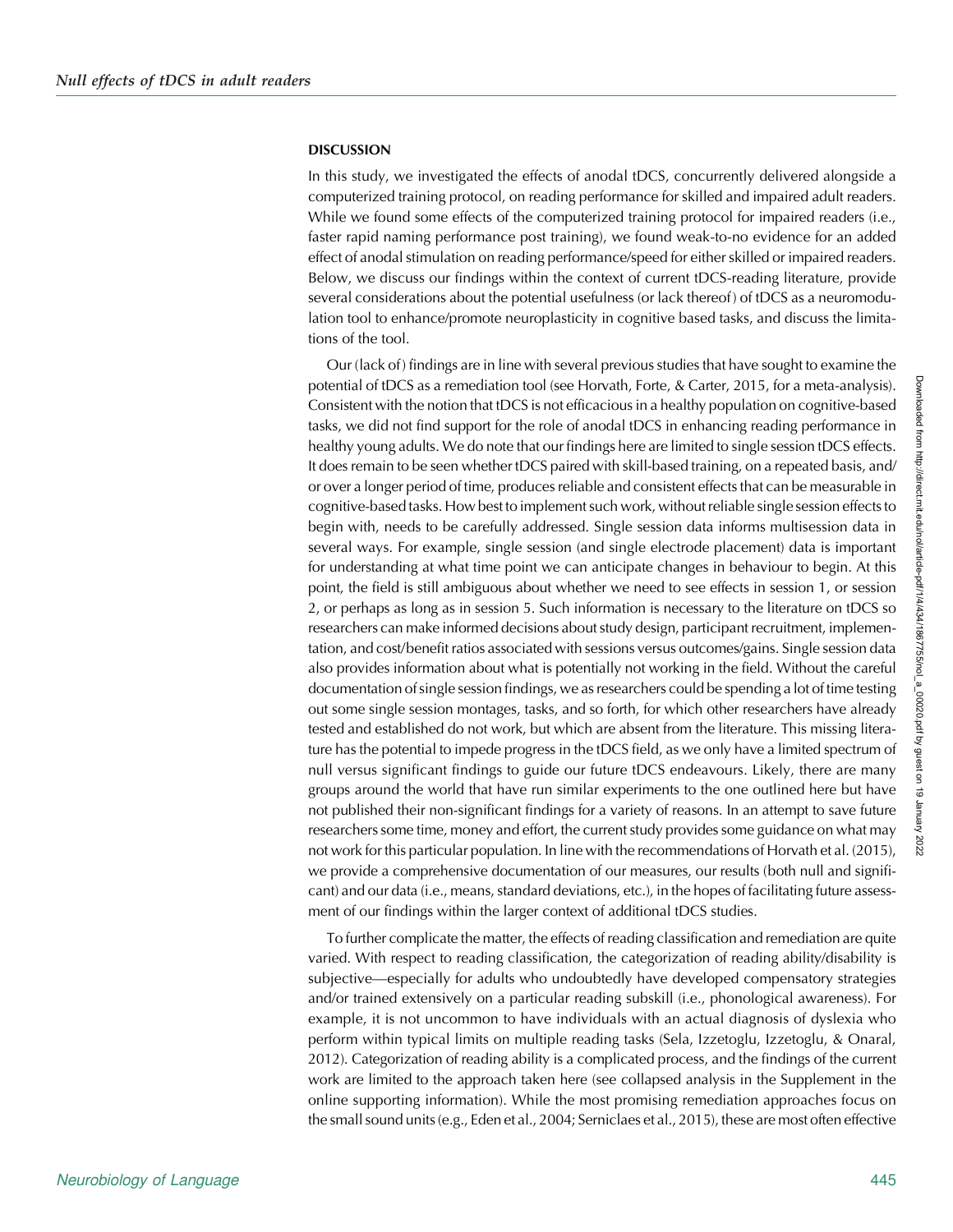at younger ages, but are still quite variable with responders and nonresponders present in all cohorts. Indeed, Costanzo et al. (2016b) reported no remediation effects for the children in their sham group (i.e., training alone) even though they were provided with 20-min cognitive training sessions, 3 times per week, for 6 weeks. For adults, training on phonemic awareness (the ability to segment words into phonemes; Serniclaes et al., 2015) is a common approach to reading remediation. This can include training on the small units of sound via word/nonword segmentation, phoneme deletion, and phoneme substitution tasks, just to name a few (Eden et al., 2004). Generalization to single word and nonword reading is ultimately a marker of more effective training approaches although such generalized findings are not often found (Eden et al., 2004). On the other hand, Turkeltaub et al. (2012), which the present study most closely resembles, reported real word reading improvements in below average reading adults following a single session tDCS plus training task (effect size approximately 0.34). More specifically, they applied anodal current to the left parietotemporal region, at 1.5 mA concurrently with a 15-min training task (either a phoneme perception task or a colour perception task; note that stimulation lasted 20 min, with the last 15 min concurrent with training). The extent to which the different effects reported in Turkeltaub et al. (2012) versus the current study are a result of the placement of the negative electrode (i.e., right homologue vs. right shoulder, respectively), type of remediation, type of outcome measures, and so forth are additional questions that need to be explored when considering tDCS plus training for reading remediation.

While we cannot be certain that the null effects reported with reading ability as a factor are not due to a lack of power, our findings are in line with a growing body of literature that reports limited effects of tDCS in adults. Further support for this notion is evident in our rapid naming outcome measurement, whereby we did have enough power to show generalized effects of training on rapid naming of letters and digits, but again in the presence of a null effect of stimulation on this outcome measure. As such, we interpret the null effects as a reflection of the limitations of tDCS as a neuromodulation tool for use in an adult population and with a cognitive task, such as reading. Adult brains are far less plastic than paediatric brains, which may be one reason that findings in the paediatric literature appear more promising (Costanzo et al., 2016a). Of course, we know that adult brains can, and do, still change in response to treatment/remediation; however, the nature of a single dose of tDCS (at 1.5mA, over 15 min, and with a concurrent training task, as was administered here) may not be the most effective approach, in comparison to transcranial magnetic stimulation for example, that actually induces action potentials (although see Costanzo, Menghini, Caltagirone, Oliveri, & Vicari, 2012, who showed that transcranial magnetic stimulation of the temporoparietal region improved nonword accuracy but not fluency). With respect to the latter, reading is a cognitive task that recruits an entire network of brain regions, regardless of one's reading ability. Reading, in general, involves frontal, occipitotemporal, and temporoparietal regions (Richlan et al., 2009; Sandak et al., 2004). It is quite conceivable that stimulation to a single region in a network is not sufficient to upset the natural state of the system. Future work that explores multiple left hemisphere stimulation centres concurrently would be needed to fully test this claim.

There has been a bias toward bipolar montages in the reading space, albeit in the absence of systematic supporting evidence, and thus additional work that focuses on the optimal montage placement in the reading domain is still needed. With respect to the current work, we cannot be certain that the montage utilized was optimal for the current task and/or training paradigm, even in light of recent simulation work that provided evidence for a unipolar montage. More specifically, Bhattacharjee et al. (2019) recently explored the effect of various bipolar (i.e., positive and negative electrodes placed on the head) and unipolar (i.e., the positive electrode on the head and the negative electrode placed extracephalically) montages on dorsally versus ventrally mediated reading pathways. Indeed, one of the montages proving to be optimal (i.e., simulated maximal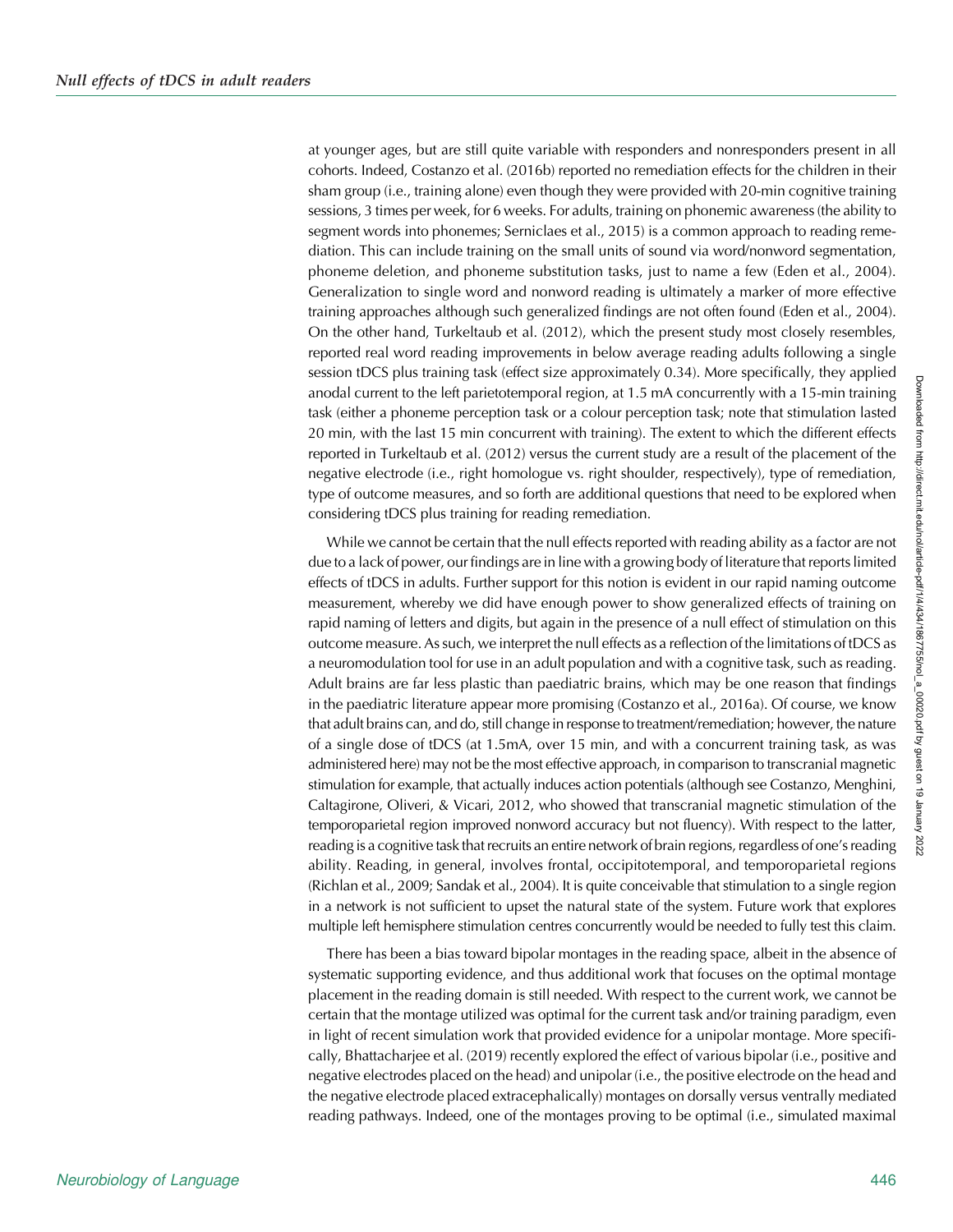targeted activity) was a unipolar montage with the positive electrode placed on the left temporal region (i.e., TP7) and the negative electrode placed extracephalically (i.e., on the neck). While unipolar montages (i.e., one electrode on the head and the other placed extracephalically) can lead to greater focal distribution of current as compared to bipolar montages, where it is more difficult to exclude the effect of the negative electrode (Im, Park, Shim, Chang, & Kim, 2012), there is a strong bias toward bipolar montages in the reading space (e.g., Thomson et al., 2015; Turkeltaub et al., 2012). Hence, the mixed tDCS-reading findings are likely resulting from several subjective factors including montage (unipolar vs. bipolar vs. multi-electrode arrays), electrode placement, training paradigm, and task of interest, just to name a few. The present work is limited by these same factors. Here, we used a unipolar approach, with a P3 positive electrode placement, a phoneme segmentation training task, and an overt single-word reading paradigm. While this montage is important to report on, as the brain stimulation field works to provide a systematic approach to filling in the gaps in the tDCS-reading literature, ultimately we cannot be certain to what extent the null effects reported here indicate the limits of tDCS as a tool or the limits of tDCS methodology in general.

Although not the focus of the current work, we did note some interesting trends with respect to the computerized segmentation training, which was based on research pertaining to targeting basic reading processes such as phoneme segmentation (Snowling & Hulme, 2012; Alexander & Slinger-Constant, 2004). Specifically, we saw small training effects for the rapid naming tasks. The computerized program we used here provided participants with feedback (accurate, inaccurate, and correct response) on every trial. In addition, incorrect stimuli were rerandomized back into the larger list for participants to attempt again until they were successful. Our approach to skill-based training plus single session stimulation was similar to the study by Costanzo et al. (2016a), who demonstrated that training children with dyslexia, on both reading aloud and a silent phonics task, alongside single session anodal tDCS sessions, was able to improve accuracy for low frequency words, as well as nonword reading speed. While we did not find evidence for such effects of anodal tDCS to generalize to an adult population of skilled and impaired readers, the skill-based training may be one avenue of future work to consider. For example, perhaps a training task such as overt phoneme segmentation, which would be more similar to the overt outcome measures, might provide an optimal match between modulated training and measured outcome with respect to the impaired group.

Our results do not readily align with prior studies that suggest anodal stimulation of the left temporoparietal regions can improve reading ability (Younger et al., 2016; Turkeltaub et al., 2012; Costanzo et al., 2016a, 2016b; Heth & Lavidor, 2015). Given that the temporoparietal junction is a large region, consisting of the posterior superior temporal gyrus, the inferior supramarginal gyrus, and the angular gyrus (Ramus, 2004), and that our electrode size  $(2 \times 2 \text{ cm})$  was wide enough to deliver current across these regions, we cannot be certain that spreading effects did not contribute to our null findings (although see Costanzo et al., 2016a, who used a  $5 \times 5$  cm electrode and reported positive effects). Notably, it is still somewhat unclear to what extent the current travels beyond the targeted region(s) both peripherally and centrally to deeper brain structures (although see Opitz, Paulus, Will, Antunes, & Thielscher, 2015, and Thielscher, Antunes, & Saturnino, 2015, for discussions on how to model the effects of neuromodulation). Similar to our point above about the larger reading network, it is possible that the balance between cortical inhibition and excitation was disrupted in some manner, leading to less than optimal results (Krause & Kadosh, 2013). Computational models of current flow are becoming increasing popular in the literature to provide a guide as to where electrode placement may be ideal (i.e., see Turkeltaub et al., 2012, Figure 1 left side view for a current flow model; see also Bhattacharjee et al., 2019, for a simulation study of various montages); however, the challenges with (1) the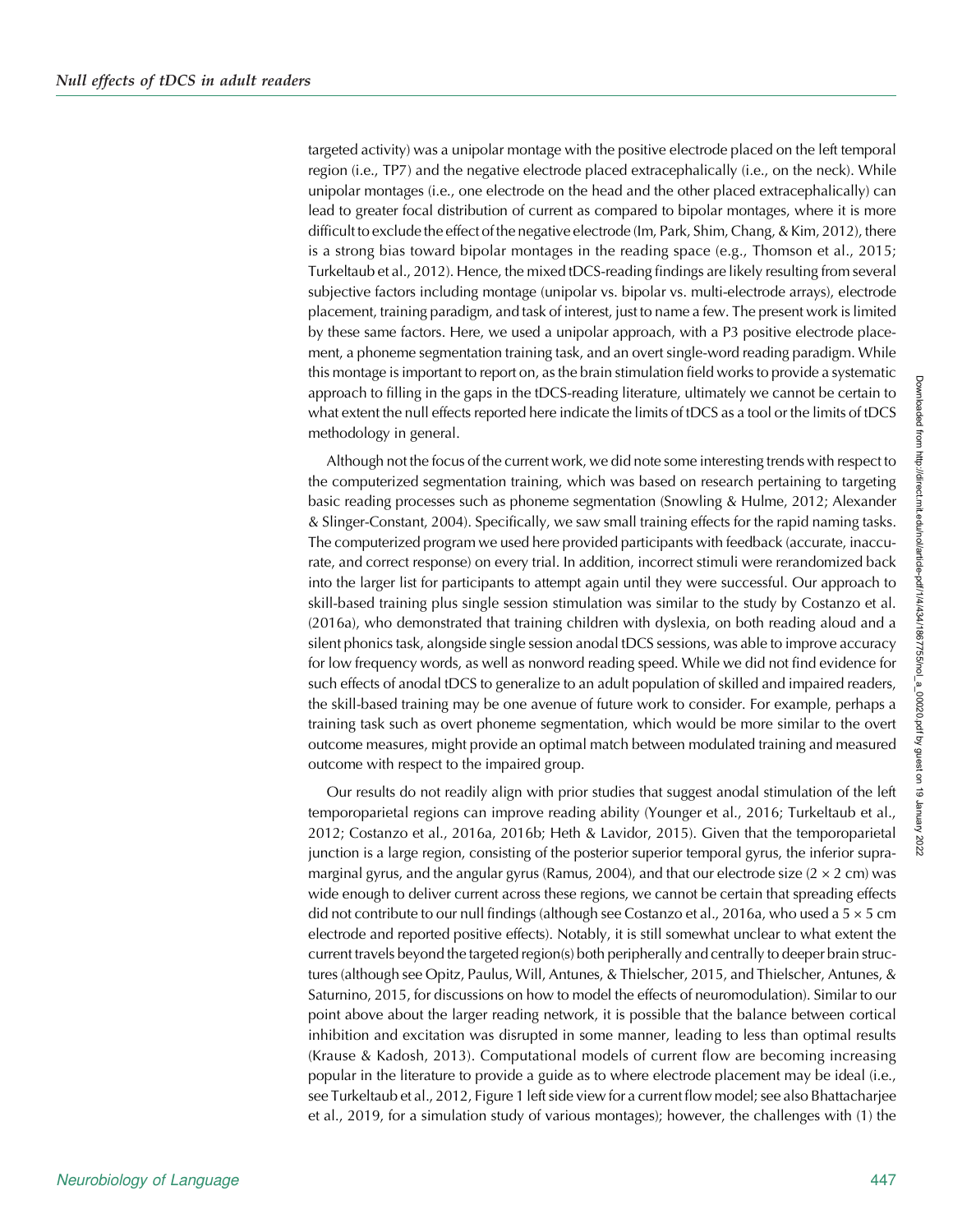extent to which such models accurately represent current flow and (2) the individual variability that impacts the many variables used to create computational current models (i.e., skin, bone, muscle, cerebral spinal fluid, gyri and sulci folding, and so forth; Bikson, Rahman, & Datta, 2012; Sadleir, Vannorsdall, Schretlen, & Gordon, 2010) remain unclear as to their impact on subsequent outcomes. For example, while a unipolar montage was one of the ideal montages presented in Bhattacharjee et al. (2019), such an approach did not produce significant effects in the current work. Ultimately, conclusions about potential spreading effects are difficult to tease apart without considerably more complex setups (i.e., multisites), more focal stimulation (i.e., an electrode size on the order of millimetres), and paired brain imaging approaches (i.e., fMRI).

#### General Discussion

While it is attractive to think that excitation or inhibition of one brain region can produce immediate, marked, and potentially long-lasting benefits, the inconsistent findings with tDCS indicates that we *must* be cautious in perpetuating such gross claims. Neural circuits are intimately connected to each other and modulations in one region undoubtedly influence other regions. A delicate balance between inhibition and excitation needs to be maintained for optimal behavioural performance, whether that be typical or compensatory in nature, depending on the population of study (e.g., skilled vs. impaired readers). Further, there is much evidence for individual variation in normal brain states (Graves et al., 2014), making it even more difficult to ascertain if excitatory or inhibitory stimulation is what is needed to change nonoptimal levels. While it is well accepted that left hemisphere regions are impaired, and typically hypoactive, in those with reading disabilities, it is also documented that right hemisphere regions are recruited to compensate for the dysfunction (Vandermosten, Boets, Wouters, & Ghesquière, 2012; Eden et al., 2004), in effect producing a different state of normal for the impaired reader. Given that we do not see what immediately occurs at a molecular level (Krause & Kadosh, 2013) following tDCS in humans also makes our approaches and assumptions about stimulation protocols and effects somewhat unwieldy. Therefore, it remains a question as to how tDCS can impact the natural compensatory mechanisms in nontypical populations.

Lastly, while we are aware of how behavioural training can affect outcomes, we do not know what regions tDCS is affecting in the neural networks. Although single sessions of tDCS are reported to have transient aftereffects and fade away after a few min to an hour (Brunoni et al., 2012), the reality is that most researchers utilize tDCS in the hopes of improving long-term outcomes. While it is easy to say that we have not impacted certain behavioural performances (i.e., reading), we cannot truly be sure that the stimulation did not affect anything else. This brings us to the open-ended question: Is tDCS really noninvasive if it has the potential to cause lasting changes that we might not yet understand the full consequences of?

#### Conclusion

Given the many challenges faced in the assessment, diagnosis, and treatment of developmental dyslexia, novel approaches to remediation have become increasingly explored, namely neurostimulation tools (e.g., tDCS; Turkeltaub et al., 2012; Younger et al., 2016; Heth & Lavidor, 2015; Costanzo et al., 2016a, 2016b). While findings in the paediatric literature appear promising, the effects of tDCS in adult populations warrant a more pessimistic perspective. Here, we found no evidence for the effects of anodal tDCS, concurrently delivered alongside a computerized training protocol, on reading performance for skilled and impaired adult readers. The extent to which our null findings are (1) evidence against tDCS effectiveness, (2) a result of our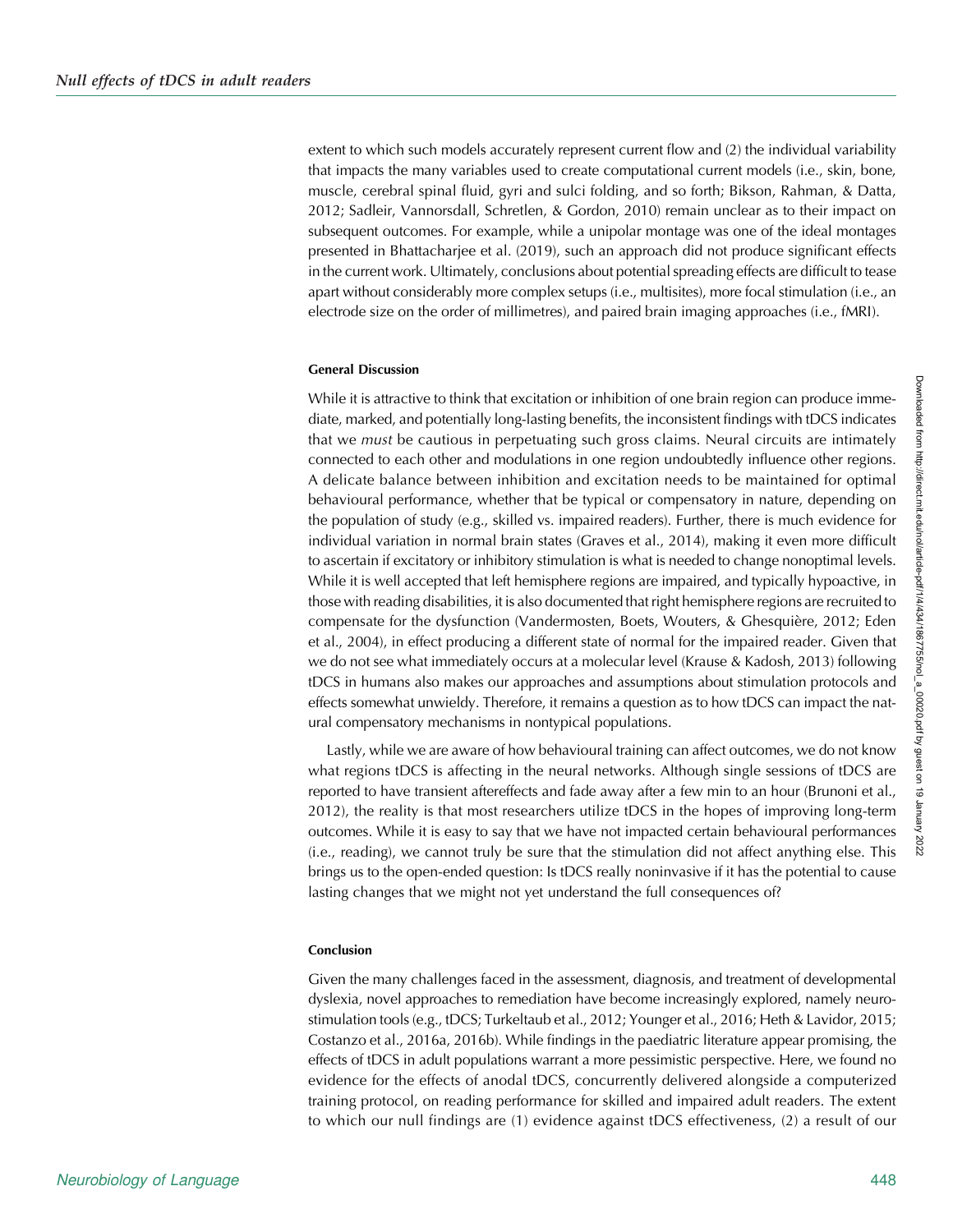methodological design (i.e., montage, training paradigm, task performance, etc.), and/or (3) some combination of these factors, remains to be seen. Ultimately, such findings have implications for our understanding of the complex nature of the reading network, and our inability to disrupt it, and more broadly raise the question about continued use of tDCS in healthy adult populations.

## ACKNOWLEDGMENTS

The work outlined in this paper was partially funded by an Natural Sciences and Engineering Research Council of Canada operating grant to author Jacqueline Cummine.

## FUNDING INFORMATION

Jacqueline Cummine, Natural Sciences and Engineering Research Council of Canada ([http://](http://dx.doi.org/10.13039/501100000038) [dx.doi.org/10.13039/501100000038](http://dx.doi.org/10.13039/501100000038)), Award ID: 2018-03992.

## AUTHOR CONTRIBUTIONS

Jacqueline Cummine and Joseph T. Devlin were responsible for experimental design, data analysis, and interpretation; and manuscript development and revision. Miya Villarena was responsible for data collection, analysis, and manuscript revision. Taylor Onysyk was responsible for data collection and manuscript revision.

## REFERENCES

- Alexander, A. W., & Slinger-Constant, A.-M. (2004). Current status of treatments for dyslexia: Critical review. Journal of Child Neurology, 19(10), 744–758.
- Balota, D. A., Yap, M. J., Hutchison, K. A., Cortese, M. J., Kessler, B., Loftis, B., … Treiman, R. (2007). The English lexicon project. Behavior Research Methods, 39(3), 445–459.
- Bear, M. F., & Malenka, R. C. (1994). Synaptic plasticity: LTP and LTD. Current Opinion in Neurobiology, 4(3), 389–399.
- Bhattacharjee, S., Kashyap, R., Rapp, B., Oishi, K., Desmond, J. E., & Chen, S. H. A. (2019). Simulation analyses of tDCS montages for the investigation of dorsal and ventral pathways. Scientific Reports, 9, 12178. <https://doi.org/10.1038/s41598-019-47654-y>
- Bikson, M., Rahman, A., & Datta, A. (2012). Computational models of transcranial direct current stimulation. Clinical EEG and Neuroscience, 43(3), 176–183. [https://doi.org/10.1177/](https://doi.org/10.1177/1550059412445138) [1550059412445138](https://doi.org/10.1177/1550059412445138)
- Bindman, L. J., Lippold, O. C. J., & Redfearn, J. W. T. (1964). The action of brief polarizing currents on the cerebral cortex of the rat (1) during current flow and (2) in the production of long-lasting after-effects. The Journal of Physiology, 172(3), 369–382.
- Bliss, T. V., & Lømo, T. (1973). Long-lasting potentiation of synaptic transmission in the dentate area of the anaesthetized rabbit following stimulation of the perforant path. The Journal of Physiology, 232(2), 331–356.
- Breier, J. I., Simos, P. G., Fletcher, J. M., Castillo, E. M., Zhang, W., & Papanicolaou, A. C. (2003). Abnormal activation of temporoparietal language areas during phonetic analysis in children with dyslexia. Neuropsychology, 17(4), 610.
- Brunoni, A. R., Nitsche, M. A., Bolognini, N., Bikson, M., Wagner, T., Merabet, L., … Ferrucci, R. (2012). Clinical research with transcranial direct current stimulation (tDCS): Challenges and future directions. Brain Stimulation, 5(3), 175–195.
- Cancer, A., & Antonietti, A. (2018). tDCS modulatory effect on reading processes: A review of studies on typical readers and individuals with dyslexia. Frontiers in Behavioral Neuroscience, 12, 162.
- Costanzo, F., Menghini, D., Caltagirone, C., Oliveri, M., & Vicari, S. (2012). High frequency rTMS over the left parietal lobule increases non-word reading accuracy. Neuropsychologia, 50(11), 2645–2651.
- Costanzo, F., Varuzza, C., Rossi, S., Sdoia, S., Varvara, P., Oliveri, M., … Menghini, D. (2016a). Evidence for reading improvement following tDCS treatment in children and adolescents with dyslexia. Restorative Neurology and Neuroscience, 34(2), 215–226.
- Costanzo, F., Varuzza, C., Rossi, S., Sdoia, S., Varvara, P., Oliveri, M., … Menghini, D. (2016b). Reading changes in children and adolescents with dyslexia after transcranial direct current stimulation. Neuroreport, 27(5), 295–300.
- Costanzo, F., Rossi, S., Varuzza, C., Varvara, P., Vicari, S., & Menghini, D. (2019). Long-lasting improvement following tDCS treatment combined with a training for reading in children and adolescents with dyslexia. Neuropsychologia, 130, 38–43.
- Deutsch, G. K., Dougherty, R. F., Bammer, R., Siok, W. T., Gabrieli, J. D., & Wandell, B. (2005). Children's reading performance is correlated with white matter structure measured by diffusion tensor imaging. Cortex, 41(3), 354–363.
- Eden, G. F., & Zeffiro, T. A. (1998). Neural systems affected in developmental dyslexia revealed by functional neuroimaging. Neuron, 21(2), 279–282.
- Eden, G. F., Jones, K. M., Cappell, K., Gareau, L., Wood, F. B., Zeffiro, T. A., … Flowers, D. L. (2004). Neural changes following remediation in adult developmental dyslexia. Neuron, 44(3), 411-422
- Filmer, H. L., Dux, P. E., & Mattingley, J. B. (2014). Applications of transcranial direct current stimulation for understanding brain function. Trends in Neurosciences, 37(12), 742–753.
- Graves, W. W., Binder, J. R., Desai, R. H., Humphries, C., Stengel, B. C., & Seidenberg, M. S. (2014). Anatomy is strategy: Skilled reading differences associated with structural connectivity differences in the reading network. Brain and Language, 133, 1–13.
- Heth, I., & Lavidor, M. (2015). Improved reading measures in adults with dyslexia following transcranial direct current stimulation treatment. Neuropsychologia, 70, 107–113.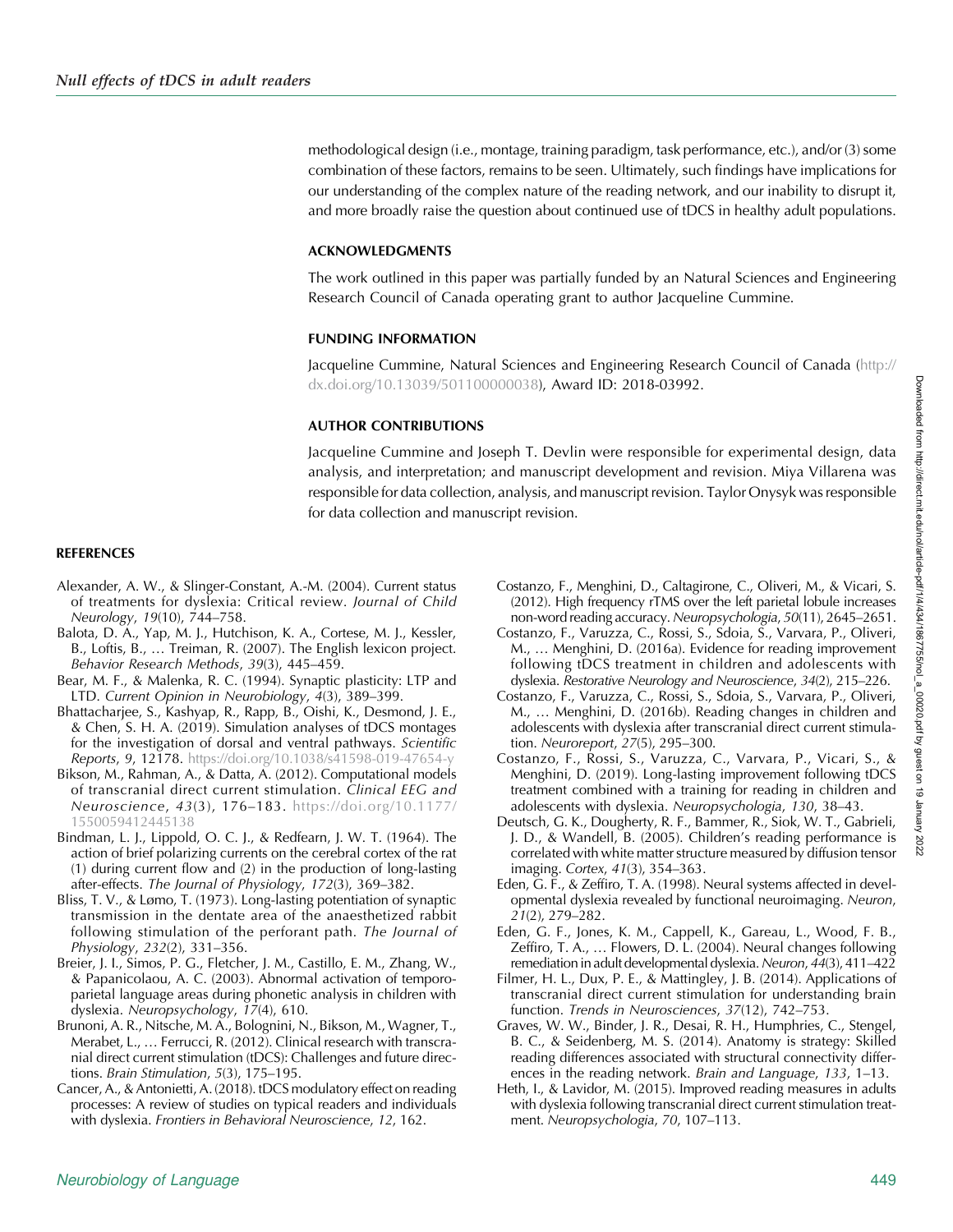- Hoeft, F., McCandliss, B. D., Black, J. M., Gantman, A., Zakerani, N., Hulme, C., … Gabrieli, J. D. (2011). Neural systems predicting long-term outcome in dyslexia. Proceedings of the National Academy of Sciences, 108(1), 361–366.
- Horvath, J. C., Forte, J. D., & Carter, O. (2015). Quantitative review finds no evidence of cognitive effects in healthy populations from single-session transcranial direct current stimulation (tDCS). Brain Stimulation, 8(3), 535–550.
- Im, C. H., Park, J. H., Shim, M., Chang, W. H. & Kim, Y. H., (2012). Evaluation of local electric fields generated by transcranial direct current stimulation with an extracephalic reference electrode based on realistic 3D body modeling. Physics in Medicine & Biology, 57, 2137–2150.
- Klingberg, T., Hedehus, M., Temple, E., Salz, T., Gabrieli, J. D., Moseley, M. E., & Poldrack, R. A. (2000). Microstructure of temporoparietal white matter as a basis for reading ability: Evidence from diffusion tensor magnetic resonance imaging. Neuron, 25(2), 493–500.
- Kochnower, J., Richardson, E., & DiBenedetto, B. (1983). A comparison of the phonic decoding ability of normal and learning disabled children. Journal of Learning Disabilities, 16(6), 348–351.
- Krause, B., & Kadosh, R. C. (2013). Can transcranial electrical stimulation improve learning difficulties in atypical brain development? A future possibility for cognitive training. Developmental Cognitive Neuroscience, 6, 176–194.
- Liebetanz, D., Nitsche, M. A., Tergau, F., & Paulus, W. (2002). Pharmacological approach to the mechanisms of transcranial DC-stimulation-induced after-effects of human motor cortex excitability. Brain, 125(10), 2238–2247.
- Minarik, T., Berger, B., Althaus, L., Bader, V., Biebl, B., Brotzeller, F., … Sauseng, P. (2016). The importance of sample size for reproducibility of tDCS effects. Frontiers in Human Neuroscience, 10, 453.
- Monte-Silva, K., Kuo, M. F., Hessenthaler, S., Fresnoza, S., Liebetanz, D., Paulus, W., & Nitsche, M. A. (2013). Induction of late LTP-like plasticity in the human motor cortex by repeated non-invasive brain stimulation. Brain Stimulation, 6(3), 424–432.
- Monti, A., Ferrucci, R., Fumagalli, M., Mameli, F., Cogiamanian, F., Ardolino, G., & Priori, A. (2013). Transcranial direct current stimulation (tDCS) and language. Journal of Neurology, Neurosurgery and Psychiatry, 84(8), 832–842.
- Navas, A. L. G. P., de Cássia Ferraz, É., & Borges, J. P. A. (2014). Phonological processing deficits as a universal model for dyslexia: Evidence from different orthographies. CoDAS, 26(6), 509–519.
- Niogi, S. N., & McCandliss, B. D. (2006). Left lateralized white matter microstructure accounts for individual differences in reading ability and disability. Neuropsychologia, 44(11), 2178–2188.
- Nitsche, M. A., Fricke, K., Henschke, U., Schlitterlau, A., Liebetanz, D., Lang, N., … Paulus, W. (2003). Pharmacological modulation of cortical excitability shifts induced by transcranial direct current stimulation in humans. The Journal of Physiology, 553(1), 293–301.
- Nitsche, M. A., Niehaus, L., Hoffmann, K. T., Hengst, S., Liebetanz, D., Paulus, W., & Meyer, B. U. (2004). MRI study of human brain exposed to weak direct current stimulation of the frontal cortex. Clinical Neurophysiology, 115(10), 2419–2423.
- Nitsche, M. A., & Paulus, W. (2001). Sustained excitability elevations induced by transcranial DC motor cortex stimulation in humans. Neurology, 57(10), 1899–1901.
- Opitz, A., Paulus, W., Will, S., Antunes, A., & Thielscher, A. (2015). Determinants of the electric field during transcranial direct current stimulation. Neuroimage, 109, 140–150.
- Parrila, R., Georgiou, G., & Corkett, J. (2007). University students with a significant history of reading difficulties: What is and is not compensated? Exceptionality Education International, 17, 195–220.
- Peterson, R. L., & Pennington, B. F. (2015). Developmental dyslexia. Annual Review of Clinical Psychology, 11, 283–307.
- Psychology Software Tools, Inc. [E-Prime 3.0] (2016). Retrieved from <https://www.pstnet.com>
- Rack, J. P., Snowling, M. J., & Olson, R. K. (1992). The nonword reading deficit in developmental dyslexia: A review. Reading Research Quarterly, 27(1), 28–53.
- Rahimi, V., Mohamadkhani, G., Alaghband-Rad, J., Kermani, F. R., Nikfarjad, H., & Marofizade, S. (2019). Modulation of temporal resolution and speech long-latency auditory-evoked potentials by transcranial direct current stimulation in children and adolescents with dyslexia. Experimental Brain Research, 237(3), 873–882.
- Ramus, F. (2004). Neurobiology of dyslexia: A reinterpretation of the data. Trends in Neurosciences, 27(12), 720–726.
- Ramus, F. (2014). Neuroimaging sheds new light on the phonological deficit in dyslexia. Trends in Cognitive Sciences, 18(6), 274–275.
- Rastle, K., Harrington, J., & Coltheart, M. (2002). 358,534 nonwords: The ARC nonword database. The Quarterly Journal of Experimental Psychology Section A, 55(4), 1339–1362.
- Richlan, F., Kronbichler, M., & Wimmer, H. (2009). Functional abnormalities in the dyslexic brain: A quantitative meta-analysis of neuroimaging studies. Human Brain Mapping, 30(10), 3299–3308.
- Rimrodt, S. L., Peterson, D. J., Denckla, M. B., Kaufmann, W. E., & Cutting, L. E. (2010). White matter microstructural differences linked to left perisylvian language network in children with dyslexia. Cortex, 46(6), 739–749.
- Rios, D. M., Correia Rios, M., Bandeira, I. D., Queiros Campbell, F., de Carvalho Vaz, D., & Lucena, R. (2018). Impact of transcranial direct current stimulation on reading skills of children and adolescents with dyslexia. Child Neurology Open, 5, 2329048X18798255. <https://doi.org/10.1177/2329048X18798255>
- Rumsey, J. M., Andreason, P., Zametkin, A. J., Aquino, T., King, A. C., Hamburger, S. D., … Cohen, R. M. (1992). Failure to activate the left temporoparietal cortex in dyslexia: An oxygen 15 positron emission tomographic study. Archives of Neurology, 49(5), 527–534.
- Sadleir, R. J., Vannorsdall, T. D., Schretlen, D. J. & Gordon, B. (2010). Transcranial direct current stimulation (tDCS) in a realistic head model. NeuroImage, 51, 1310–1318
- Sandak, R., Mencl, W. E., Frost, S. J., Rueckl, J. G., Katz, L., Moore, D. L., … Pugh, K. R. (2004). The neurobiology of adaptive learning in reading: A contrast of different training conditions. Cognitive, Affective, & Behavioral Neuroscience, 4(1), 67–88.
- Sela, I., Izzetoglu, M., Izzetoglu, K., & Onaral, B. (2012). A working memory deficit among dyslexic readers with no phonological impairment as measured using the n-back task: An fNIR study. PLOS ONE, 7(11), e46527. [https://doi.org/10.1371/journal.pone.](https://doi.org/10.1371/journal.pone.0046527) 004652
- Serniclaes, W., Collet, G., & Sprenger-Charolles, L. (2015). Review of neural rehabilitation programs for dyslexia: How can an allophonic system be changed into a phonemic one? Frontiers in Psychology, 6, 190.
- Shaywitz, B. A., Shaywitz, S. E., Pugh, K. R., Mencl, W. E., Fulbright, R. K., Skudlarski, P., … Gore, J. C. (2002). Disruption of posterior brain systems for reading in children with developmental dyslexia. Biological Psychiatry, 52(2), 101–110.
- Snowling, M. J. (1981). Phonemic deficits in developmental dyslexia. Psychological Research, 43(2), 219–234.
- Snowling, M. J., & Hulme, C. (2012). Interventions for children's language and literacy difficulties. International Journal of Language & Communication Disorders, 47(1), 27–34.
- Stagg, C. J., & Nitsche, M. A. (2011). Physiological basis of transcranial direct current stimulation. The Neuroscientist, 17(1), 37–53.